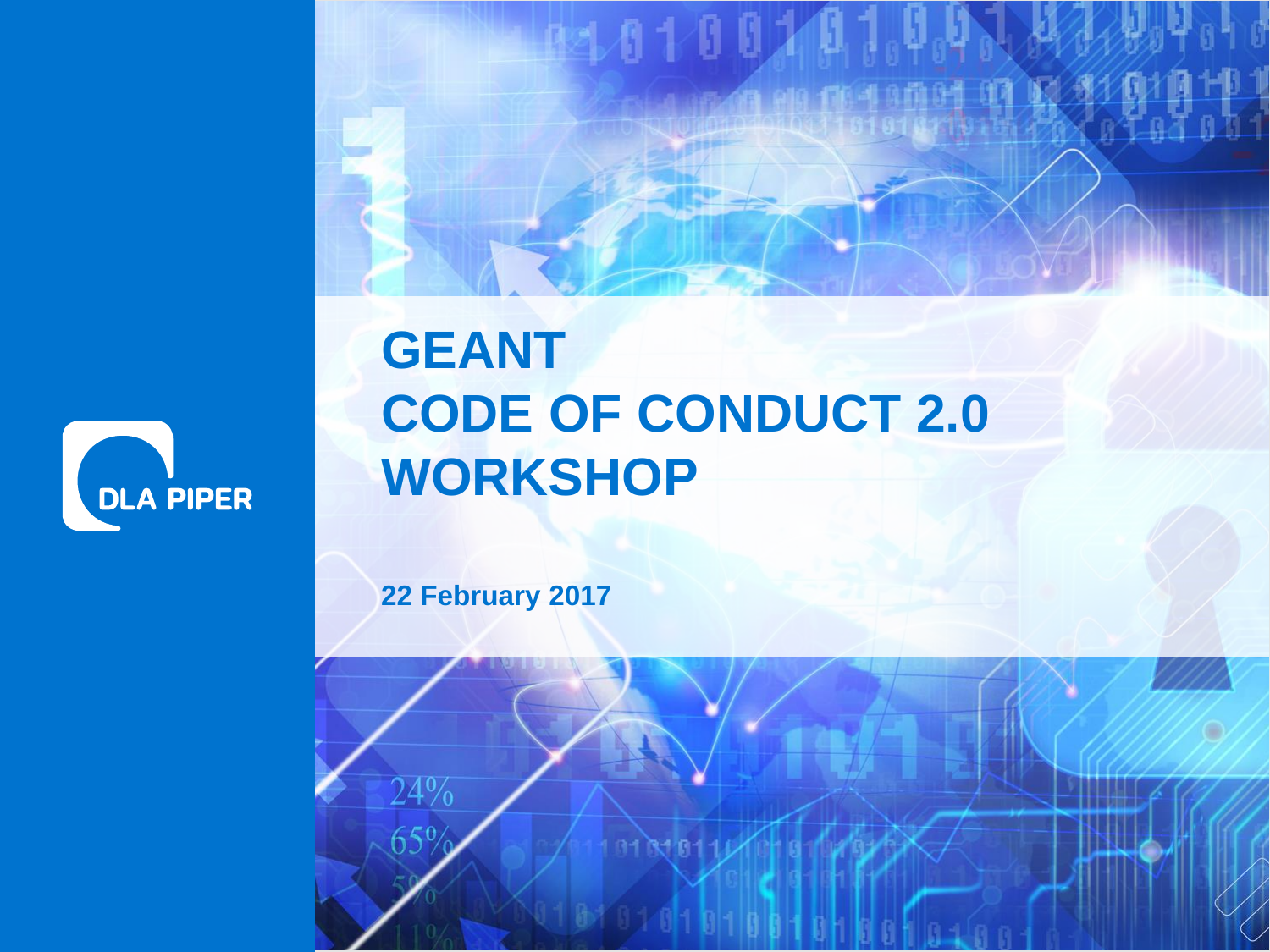#### Agenda of the Workshop

- **Presentation**
- GDPR in 22 questions
- Code of Conduct 2.0



**Enrique Gallego Capdevila** Lawyer Brussels T: +32 2 500 16 57 Enrique.gallego-capdevila@dlapiper.com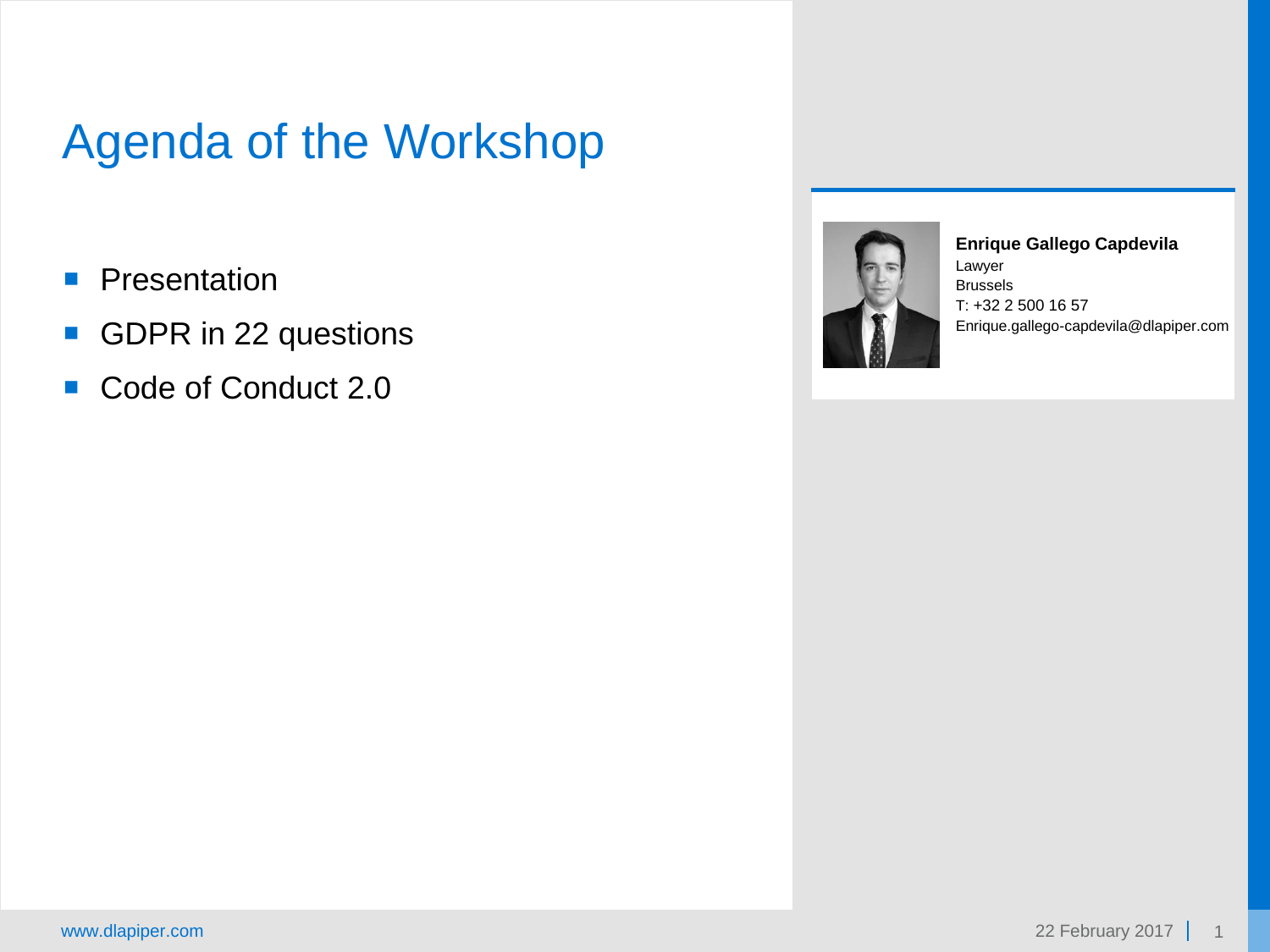#### Current status



Visit [www.dlapiperdataprotection.com](http://www.dlapiperdataprotection.com/) for our Data Protection Laws of the World Handbook which covers nearly 100 jurisdictions.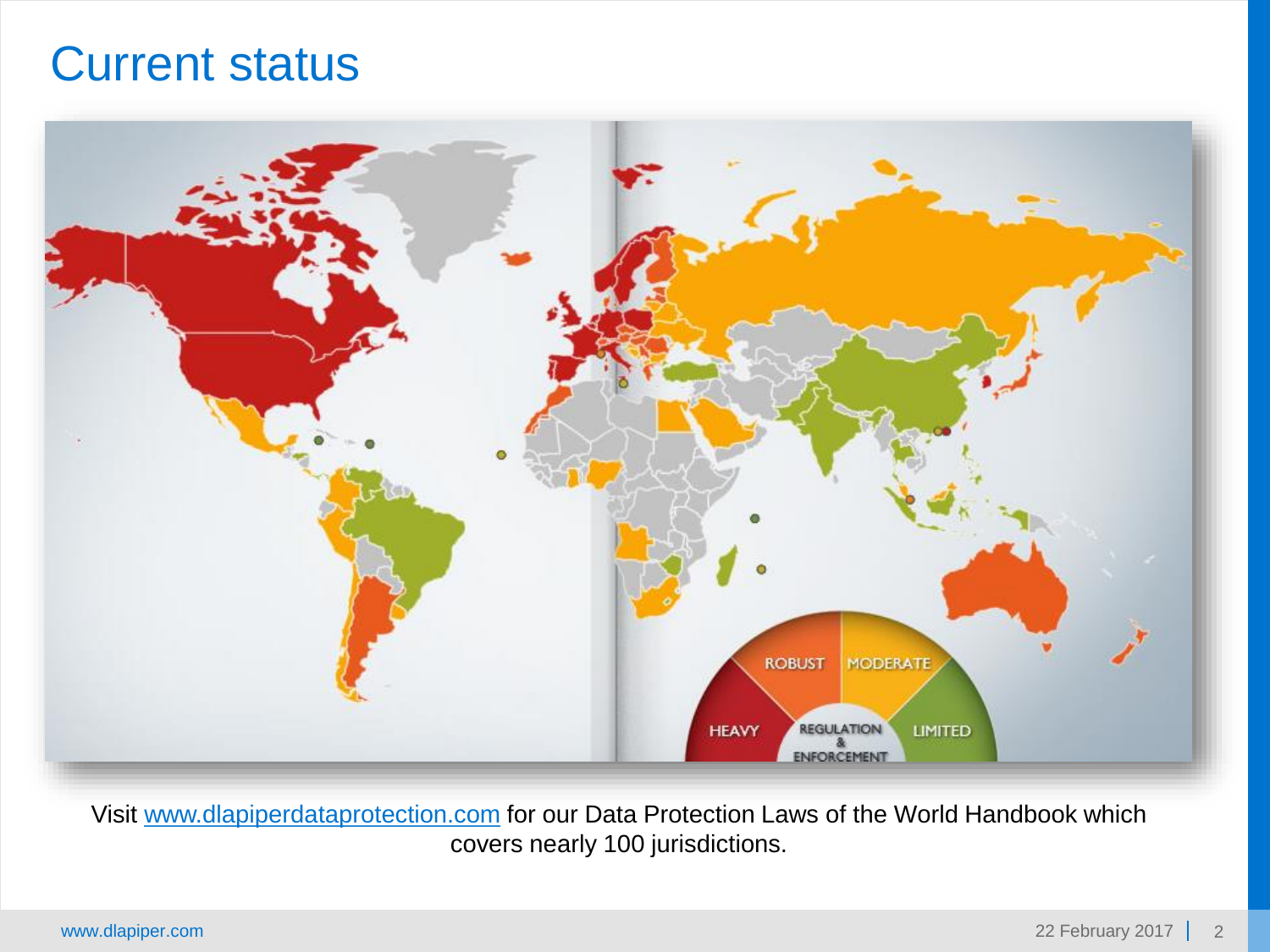

## Understanding key requirements of the GDPR

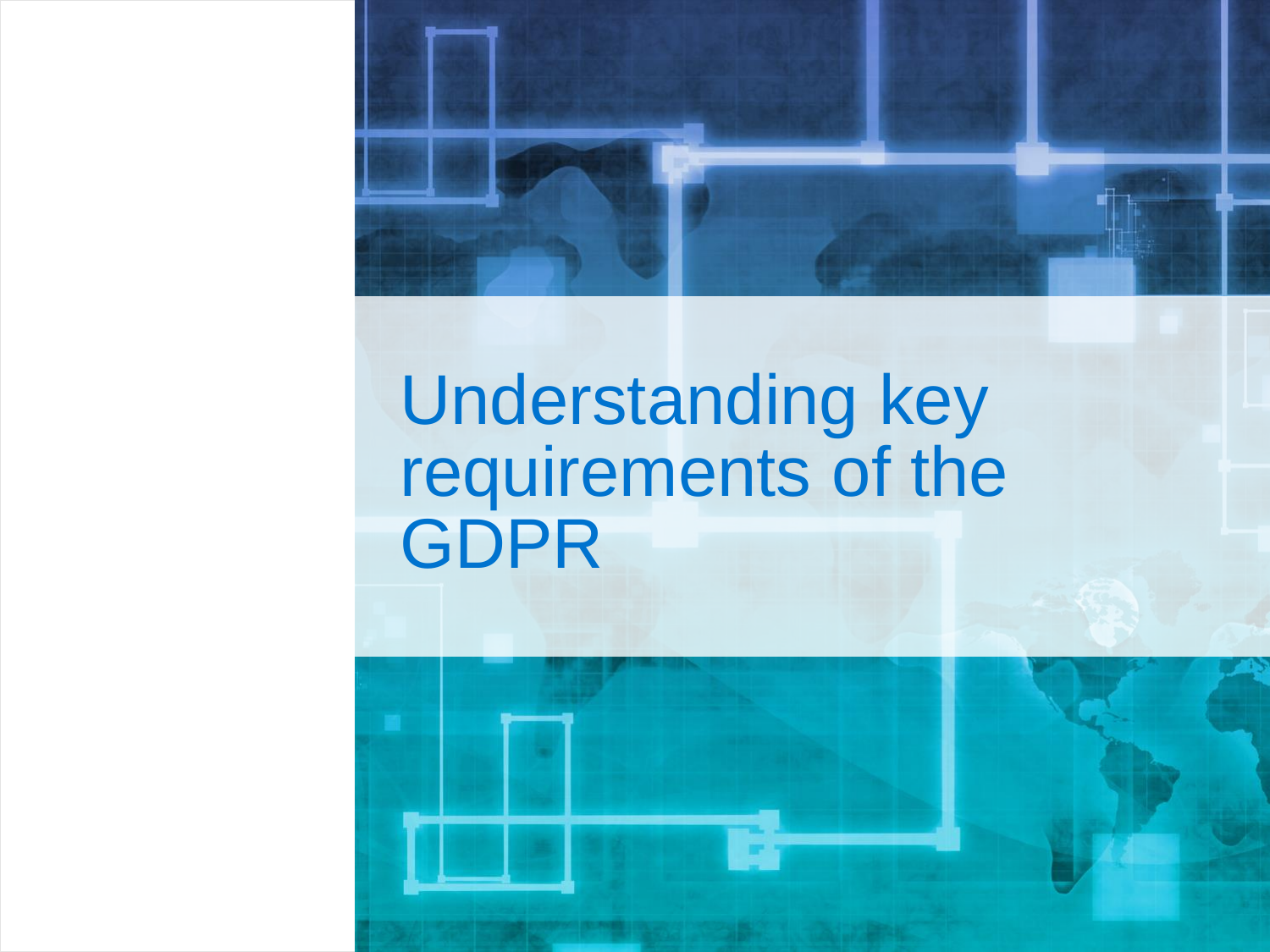

## Do I really process personal data?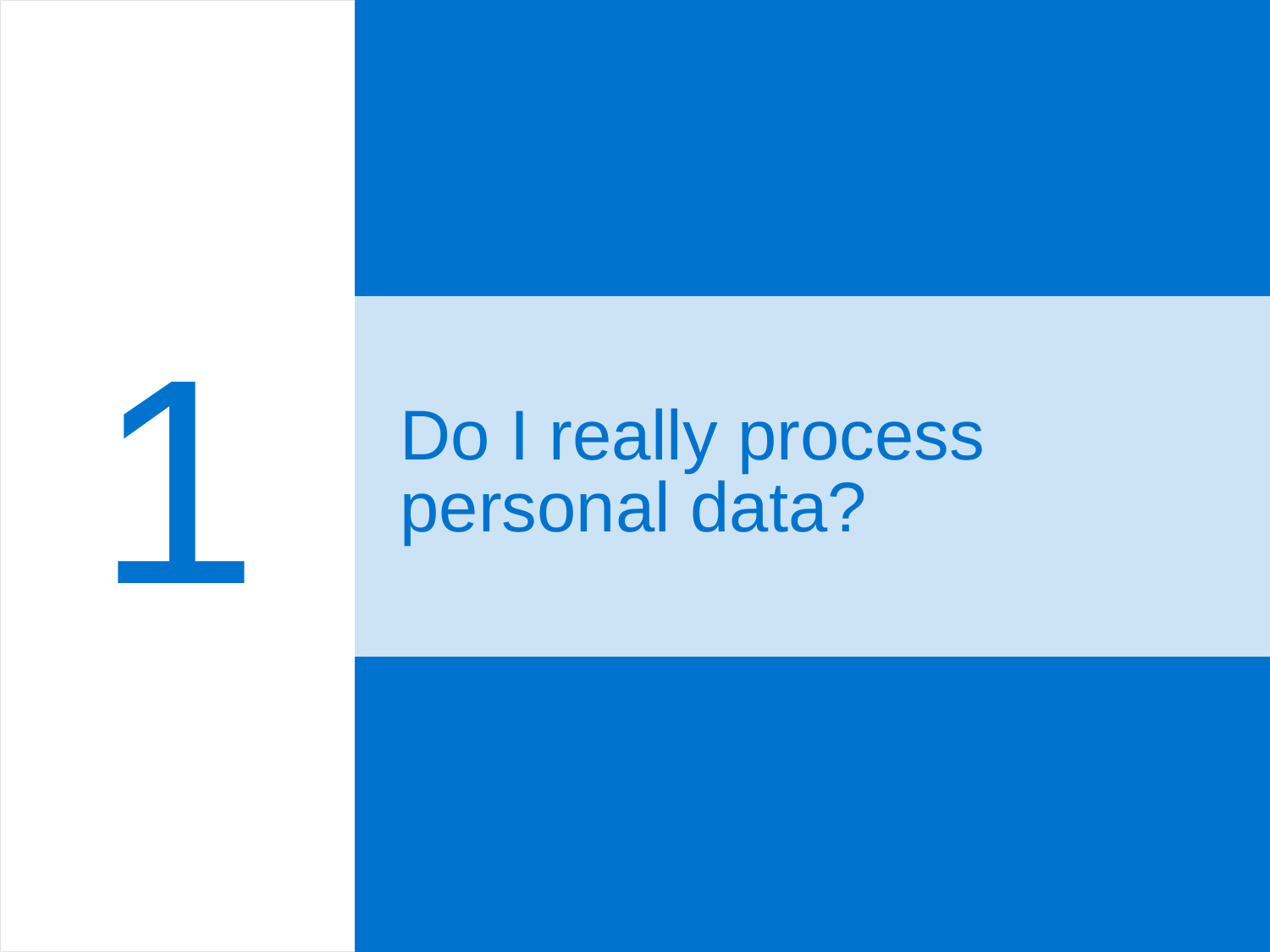#### Do I really process personal data?

- **1. Material scope:** This Regulation applies to the processing of personal data wholly or partly by automated means and to the processing other than by automated means of personal data which form part of a filing system or are intended to form part of a filing system.
- **2. Personal data:** any information relating to an identified or identifiable natural person ('data subject'); an identifiable natural person is one who can be identified, directly or indirectly, in particular by reference to an identifier such as a name, an identification number, location data, an online identifier or to one or more factors specific to the physical, physiological, genetic, mental, economic, cultural or social identity of that natural person.

**Attributes = Personal data**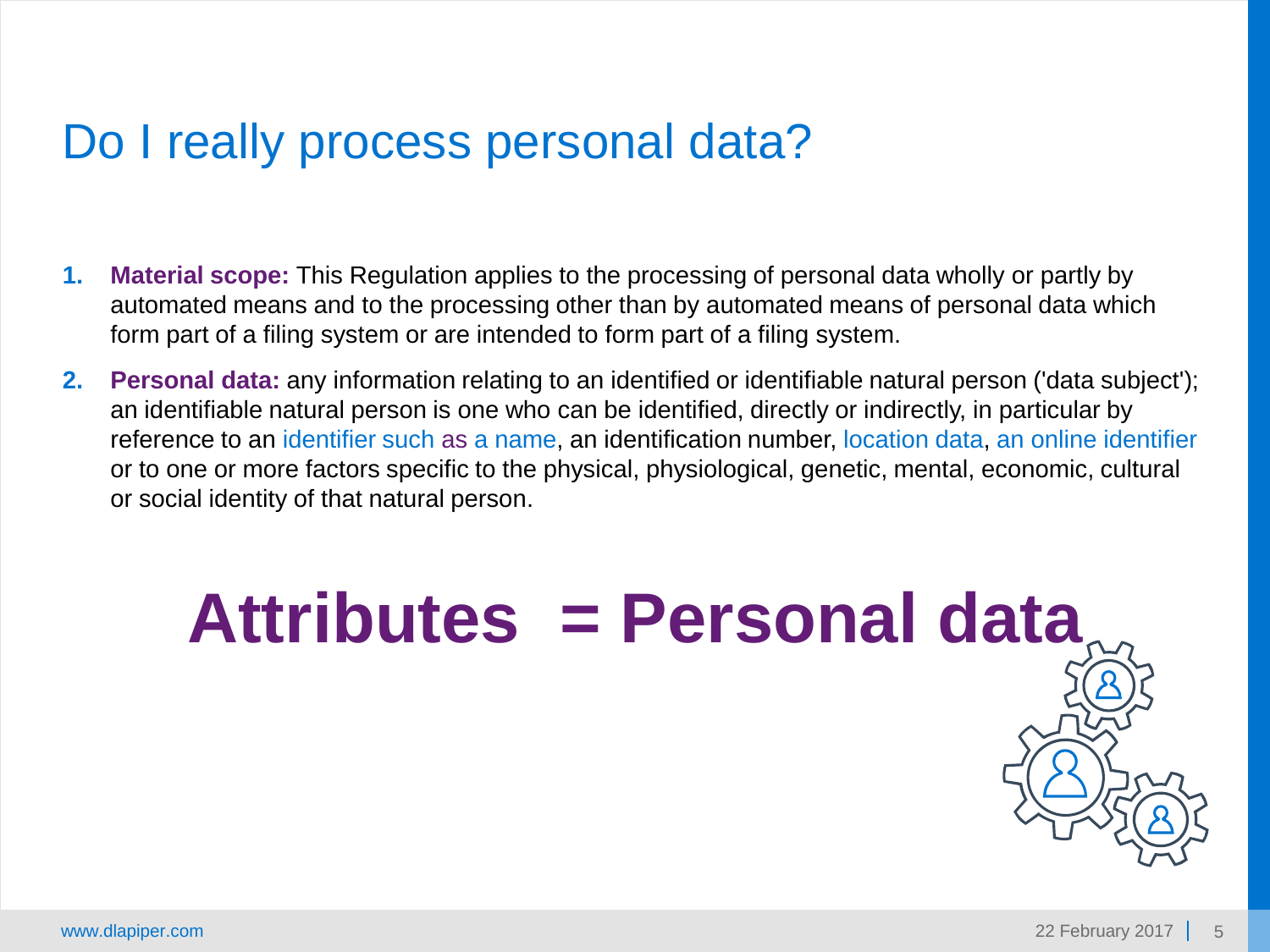

## Do I really need to apply these EU rules?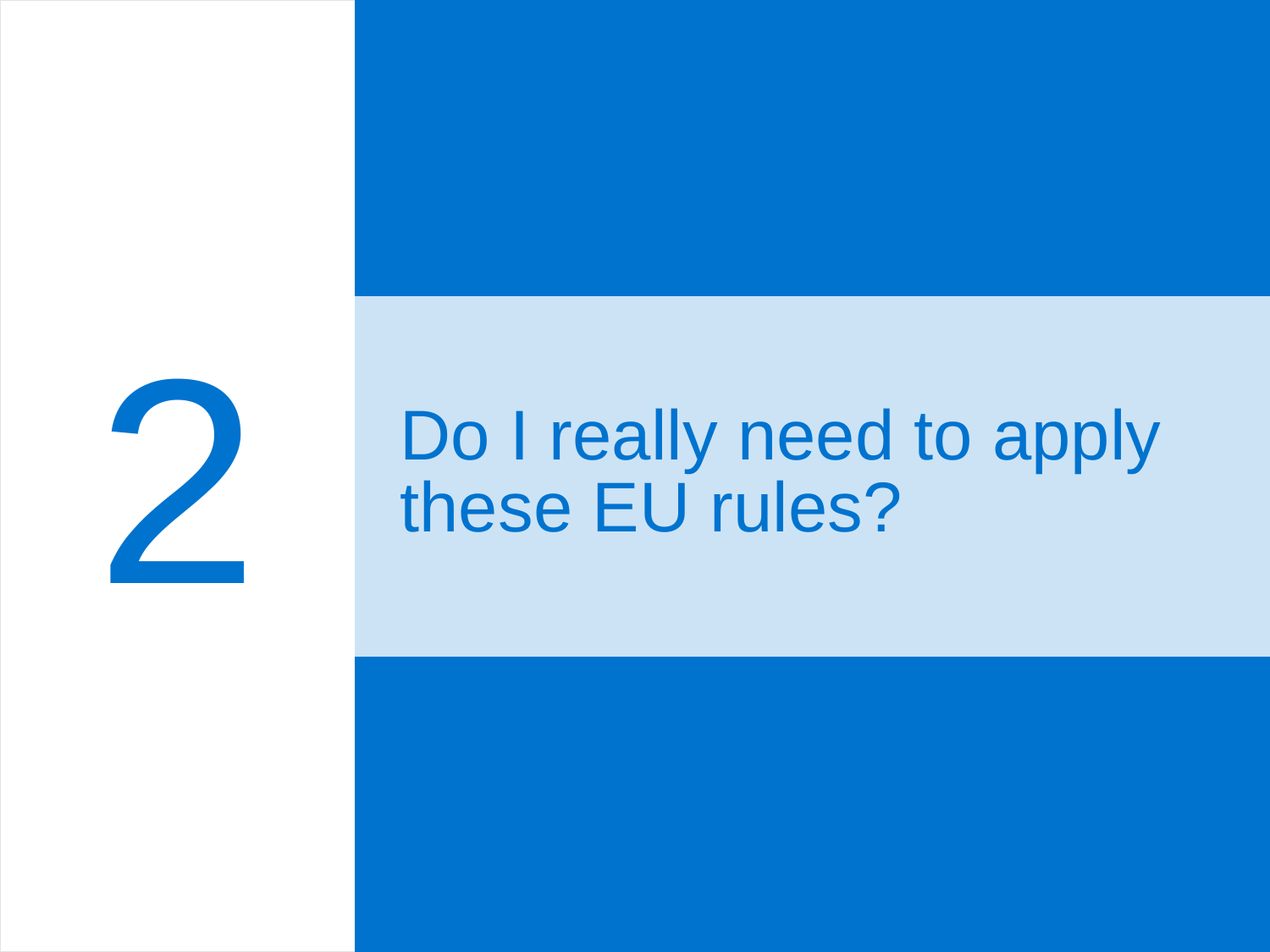# Do I really need to apply these EU rules? **YFS!**

- 1. This Regulation applies to the processing of personal data in the context of the activities of an establishment of a controller **or a processor** in the Union, regardless of whether the processing takes place in the Union or not.
- 2. This Regulation applies to the processing of personal data of data subjects who are in the Union by a controller or processor not established in the Union, where the processing activities are related to:
	- a) the offering of goods or services, irrespective of whether a payment of the data subject is required, to such data subjects in the Union; or
	- b) the monitoring of their behaviour as far as their behaviour takes place within the Union.

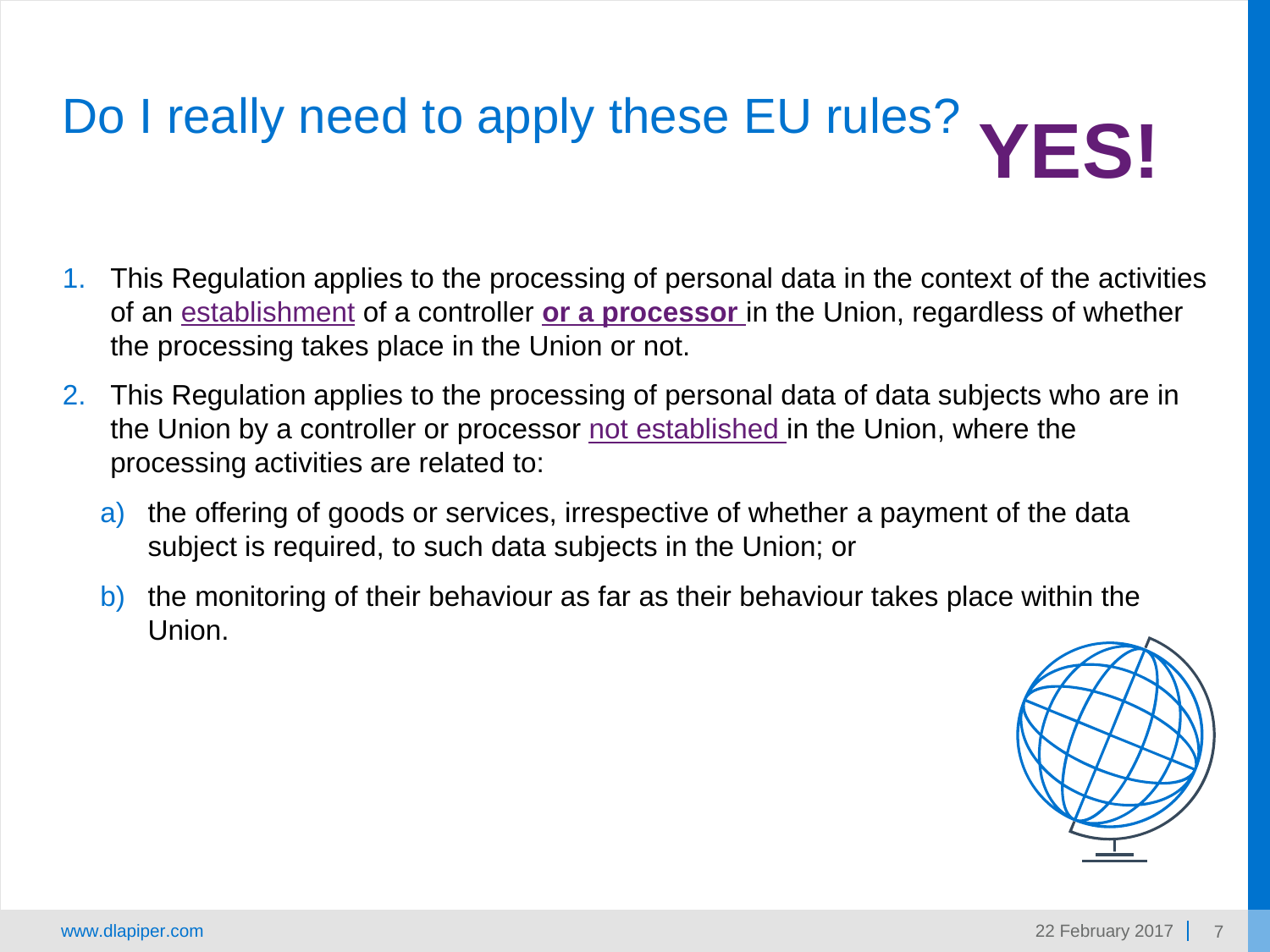

## What is my role in this?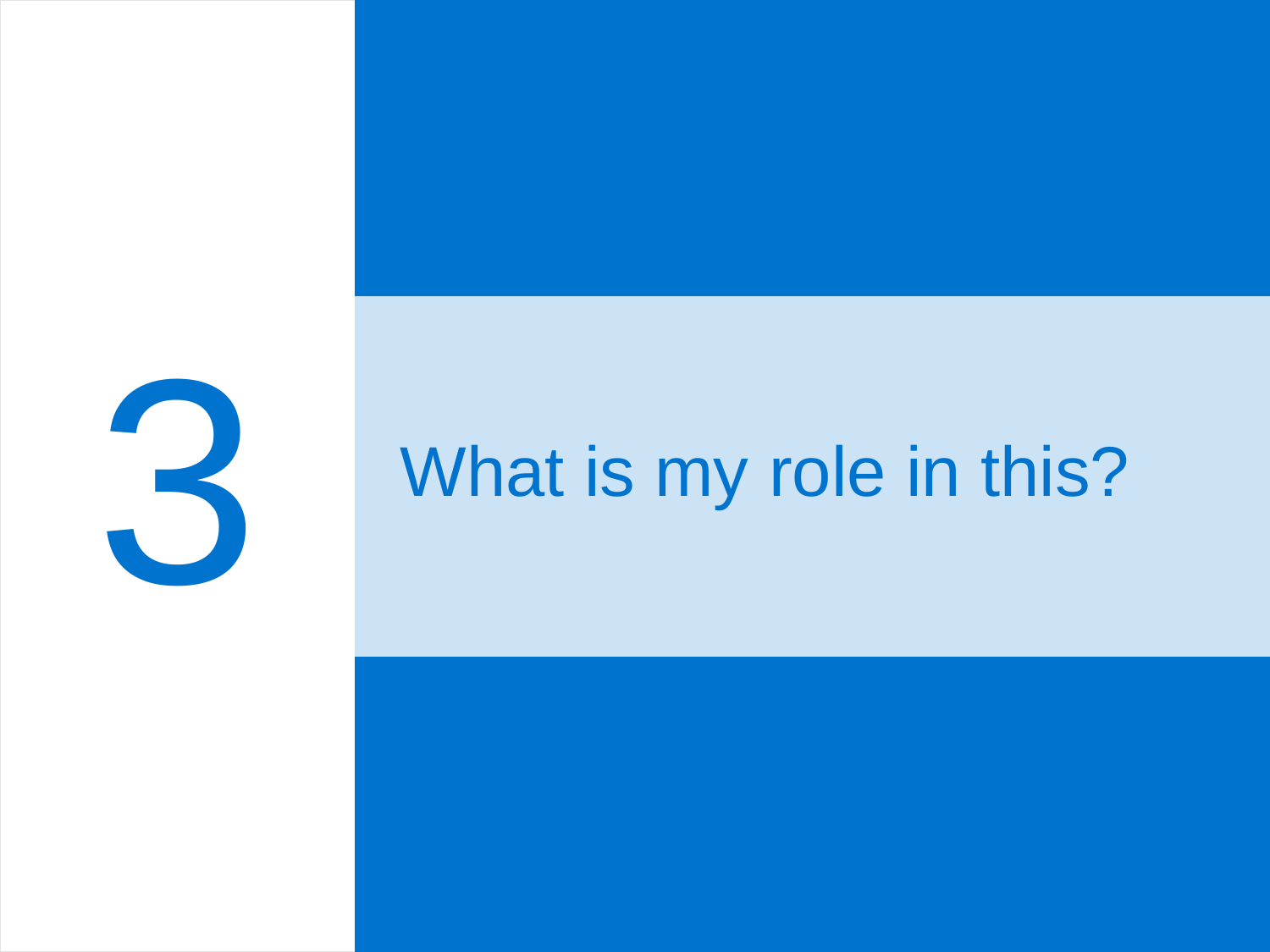#### Roles

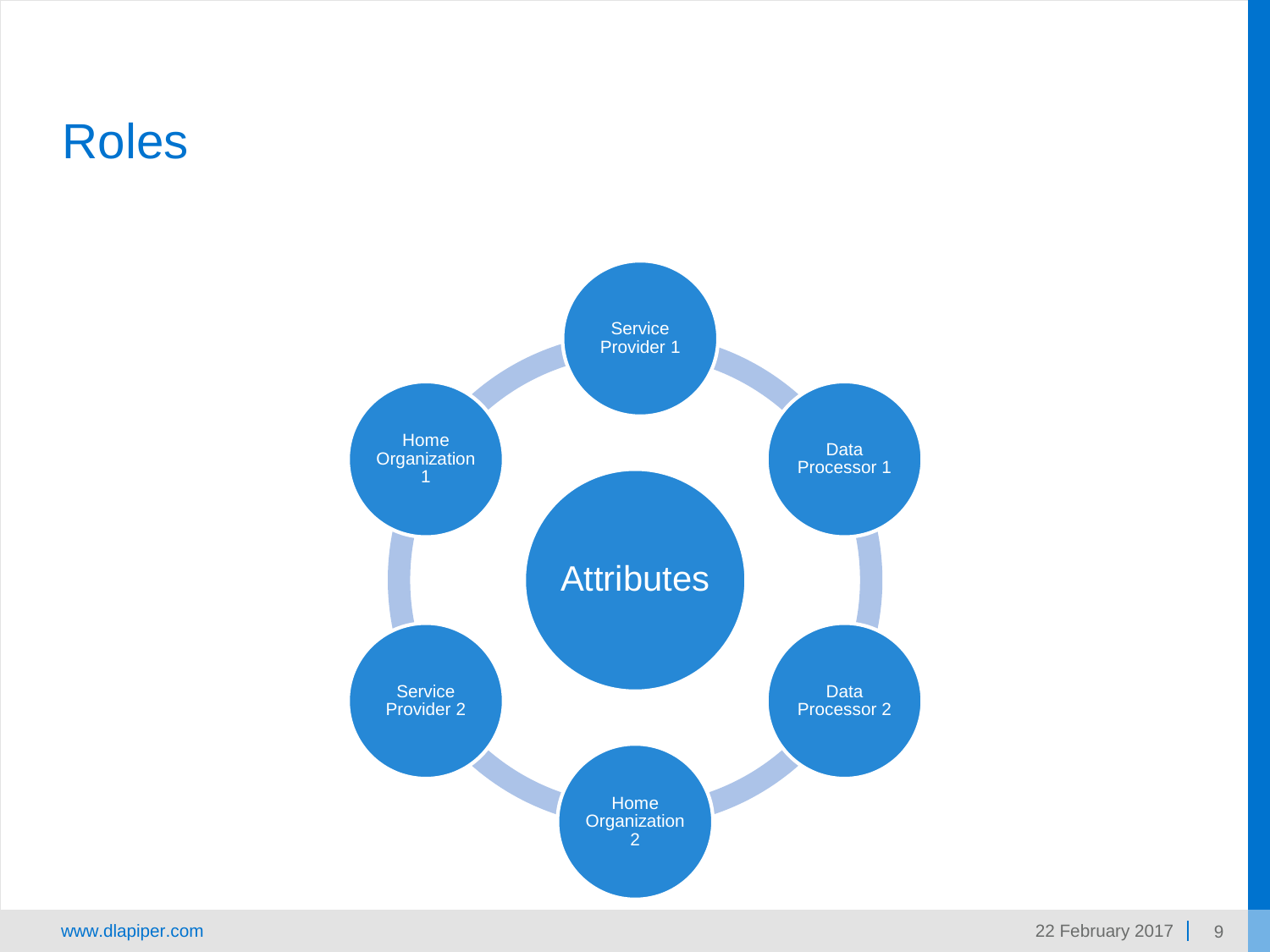

## Do I need to prove I am doing what is necessary?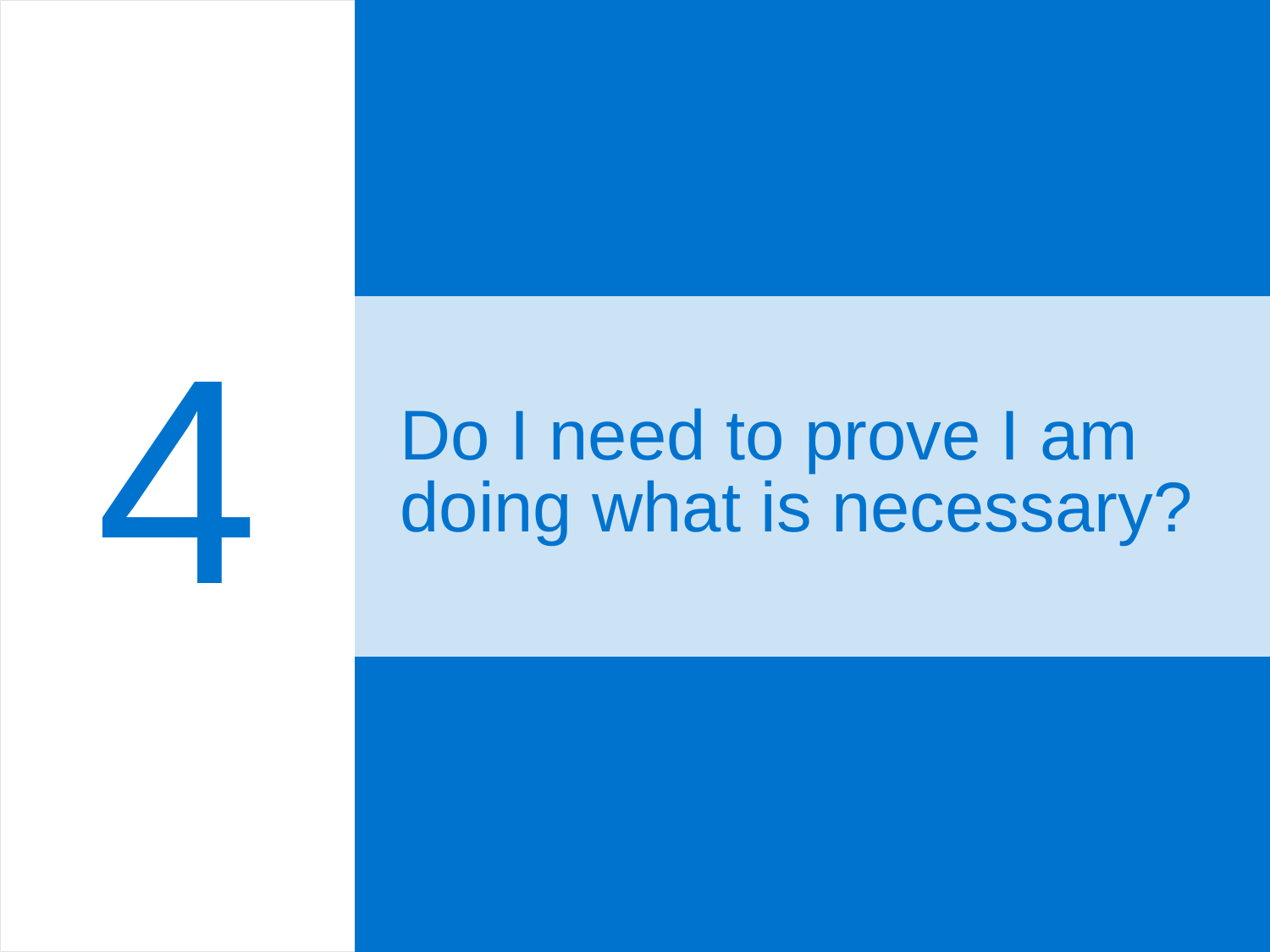#### Accountability Principle

- Implement appropriate technical and organisational measures to ensure and be able to demonstrate that the processing of personal data is performed in compliance with this Regulation
	- These measures shall be reviewed and **updated** where necessary
	- Shall include the implementation of appropriate data protection **policies**
	- Adherence to codes of conduct or approved certification mechanism may be used as an element to **demonstrate** compliance

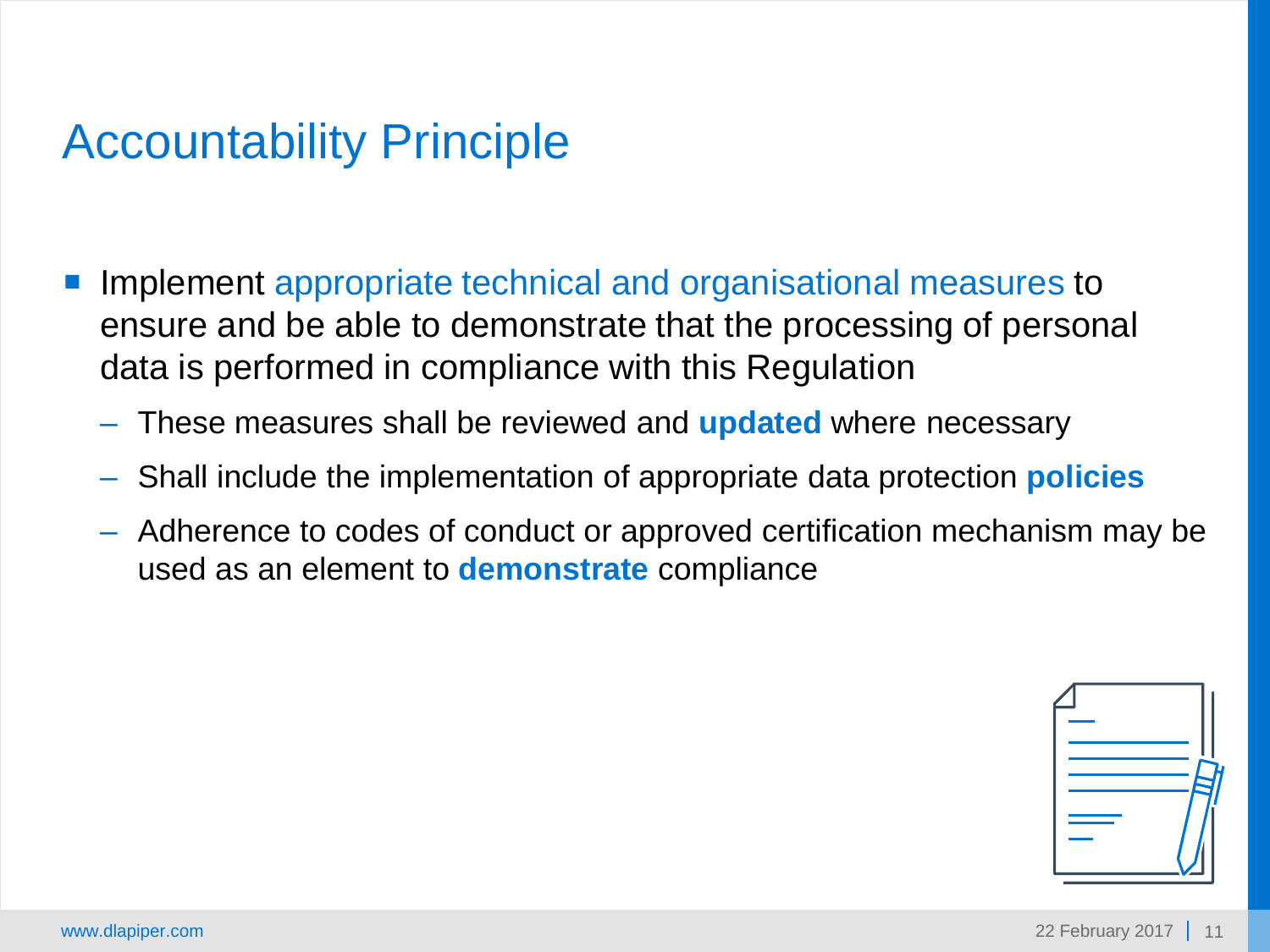

## Who will control me?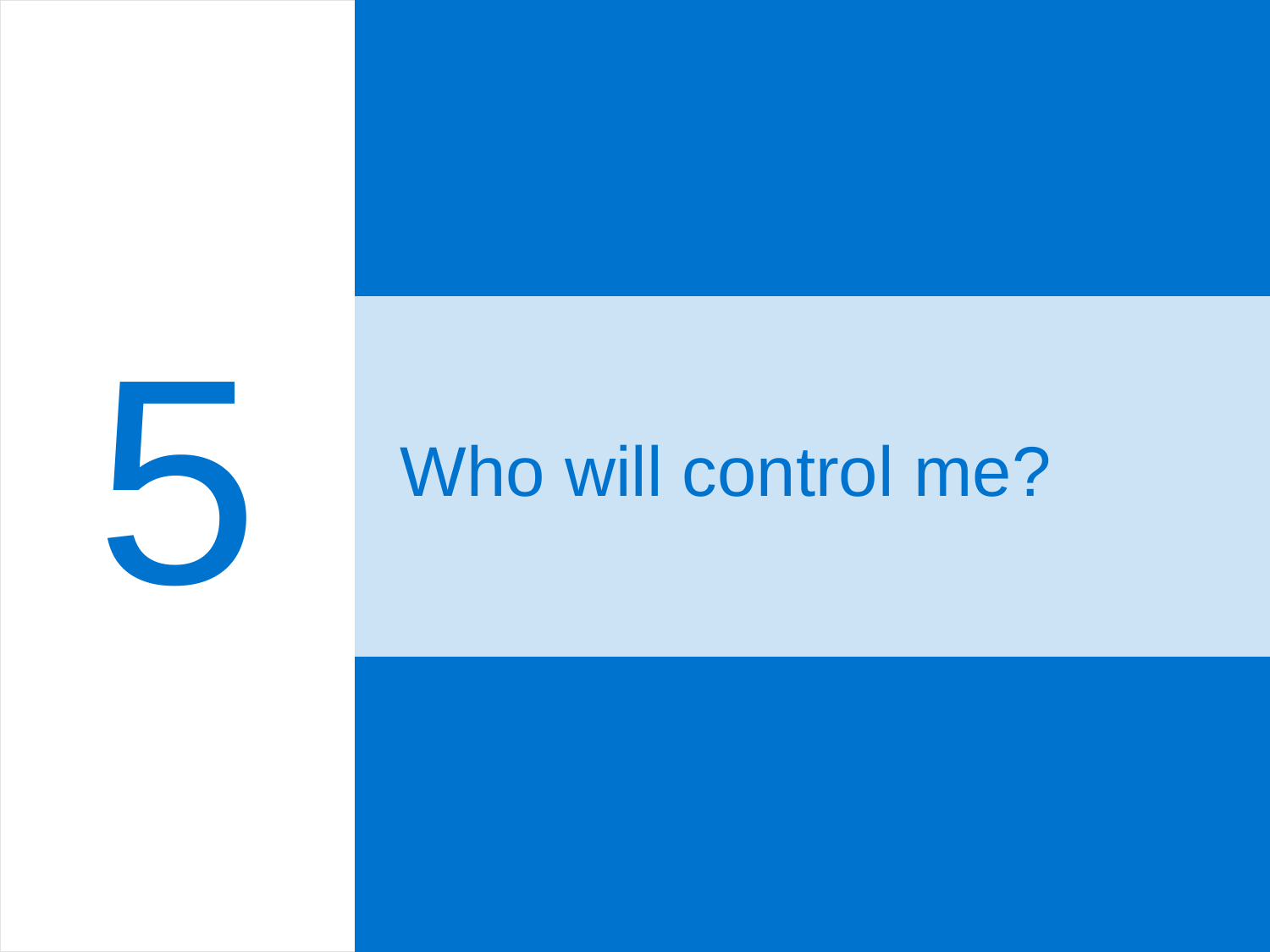#### Who will control me?

#### **Data Protection Authorities (supervisory authorities)**

- One or more per country
- Independent
- Public authority
- Qualified experts
- Lead Supervisory Authority

#### **Tasks**

- Promote, inform, advise, standardize, authorise
- Investigate, handle complaints, sanction
- Cooperate internationally

#### **Powers**

- Investigative powers
- Issue warnings, reprimands,
- order to comply, order to suspend, impose fines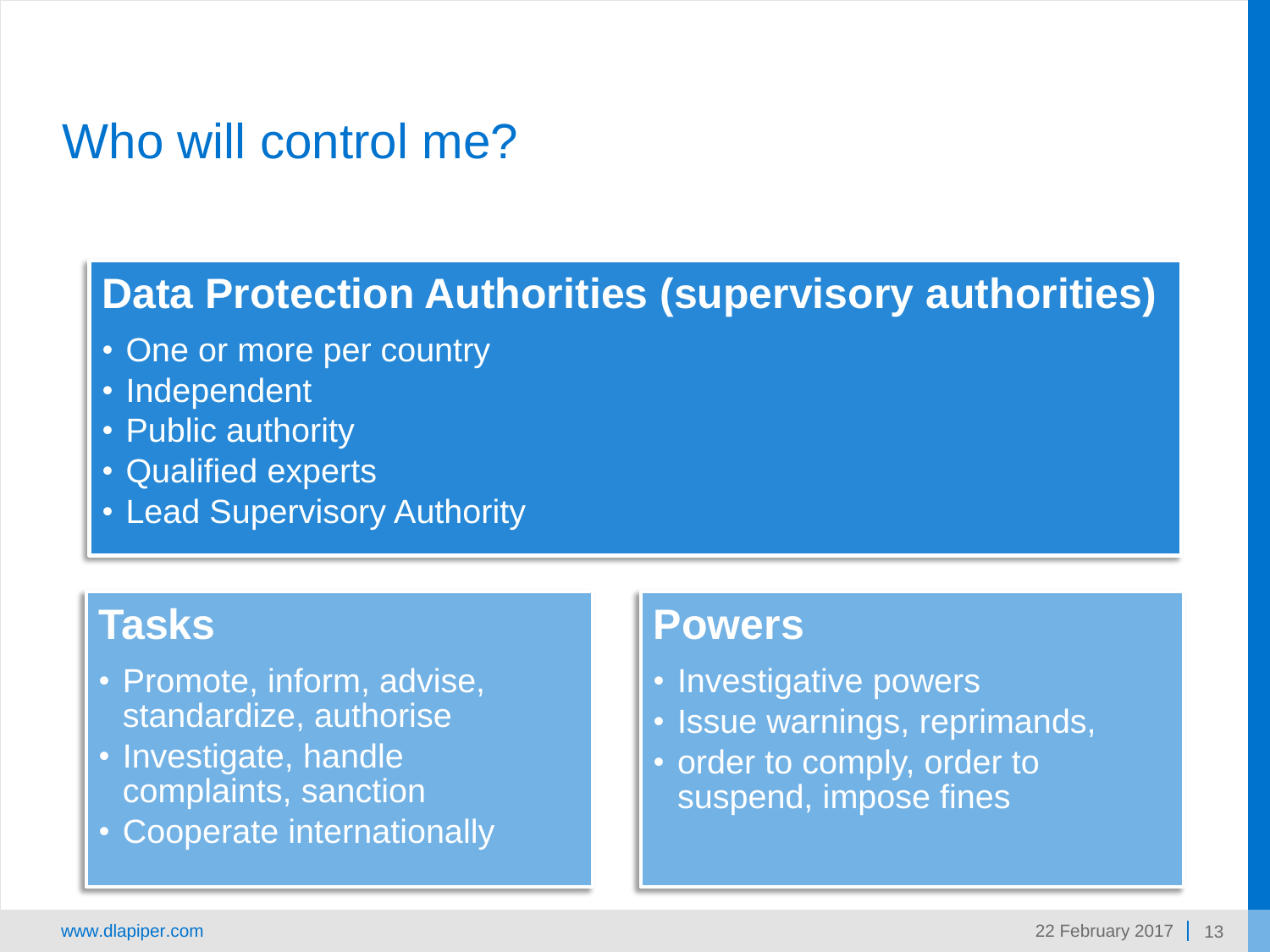

## Do I always need consent?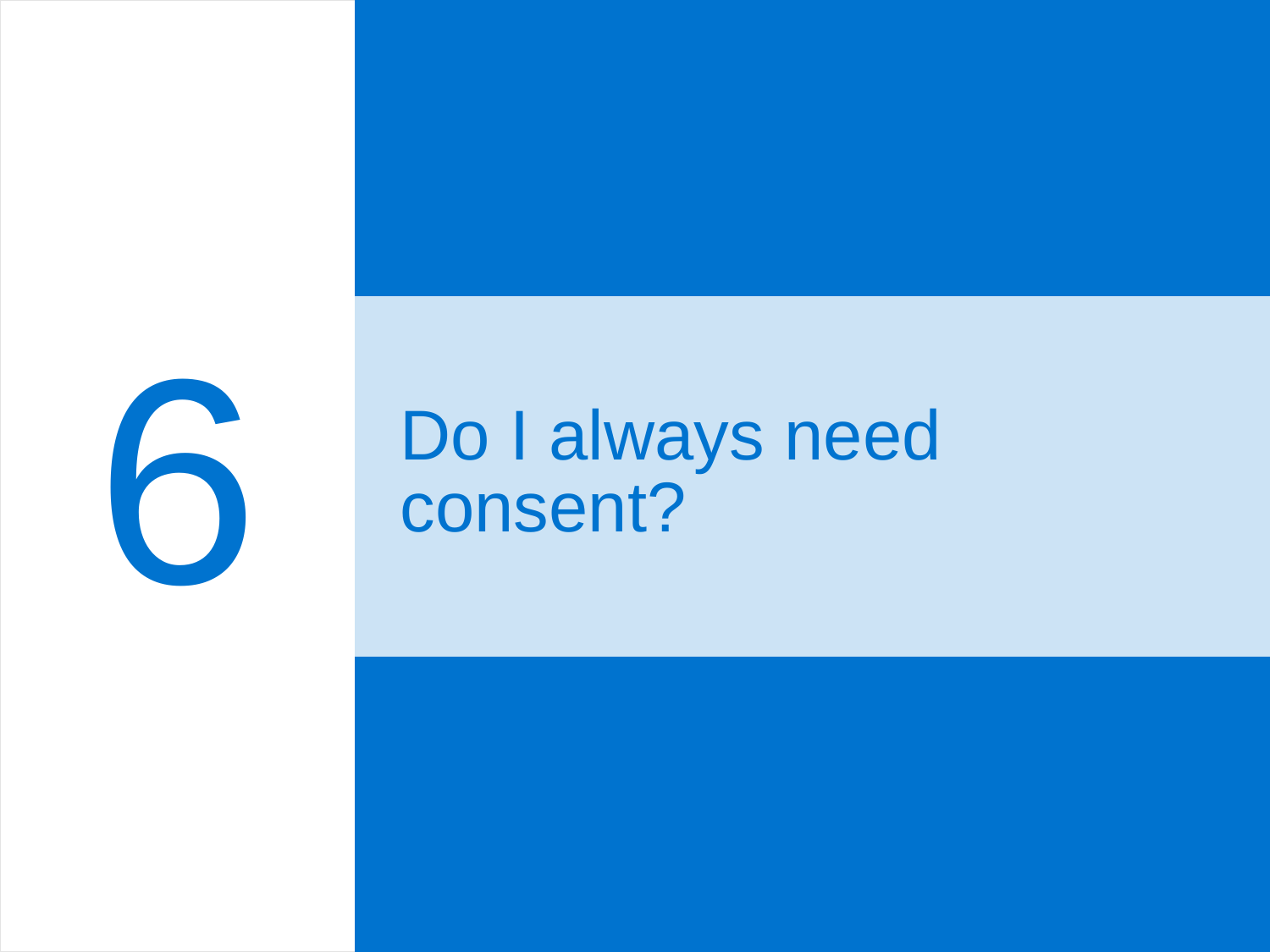

## Will implied consent be sufficient?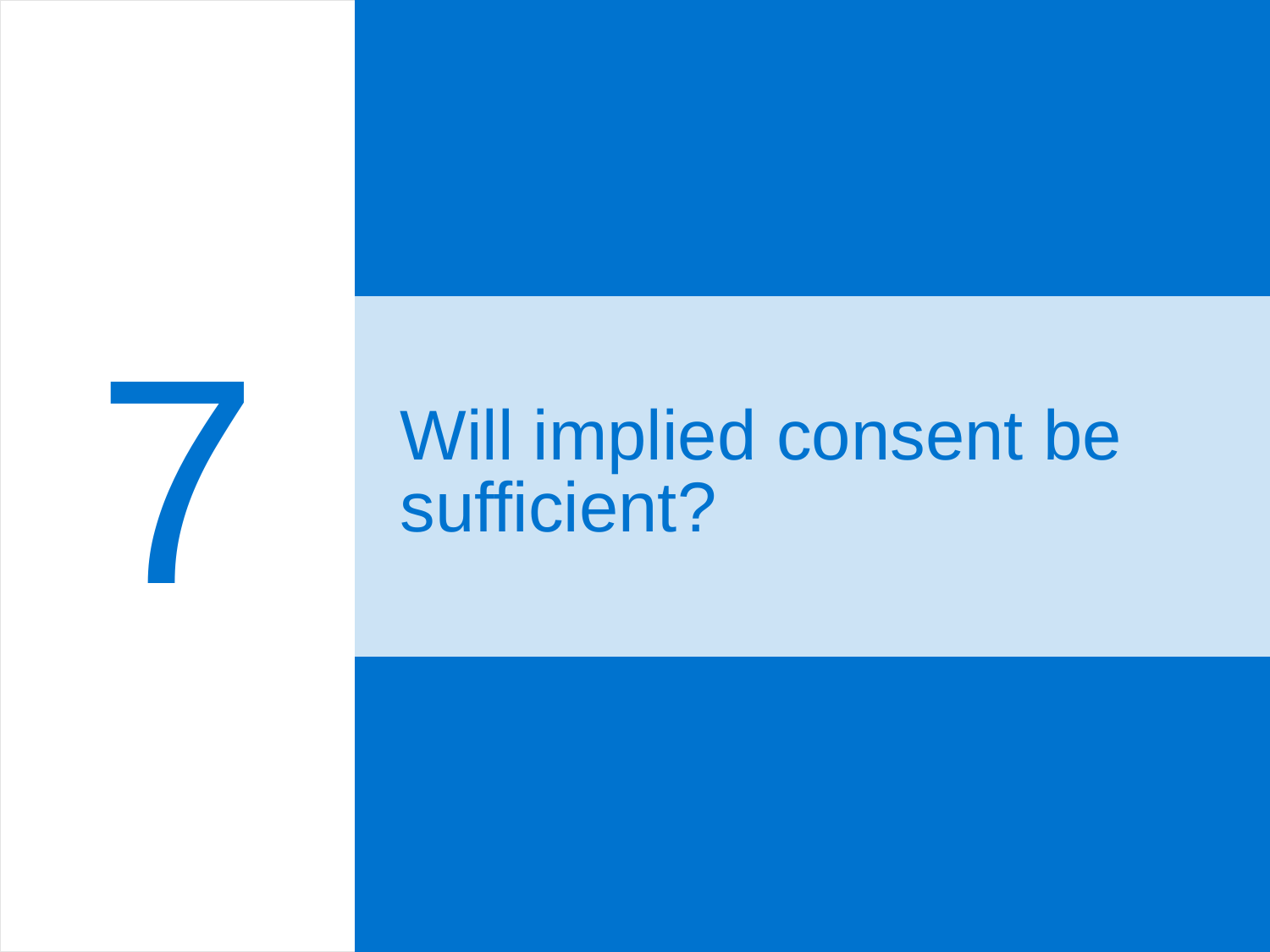#### Consent: Four principles

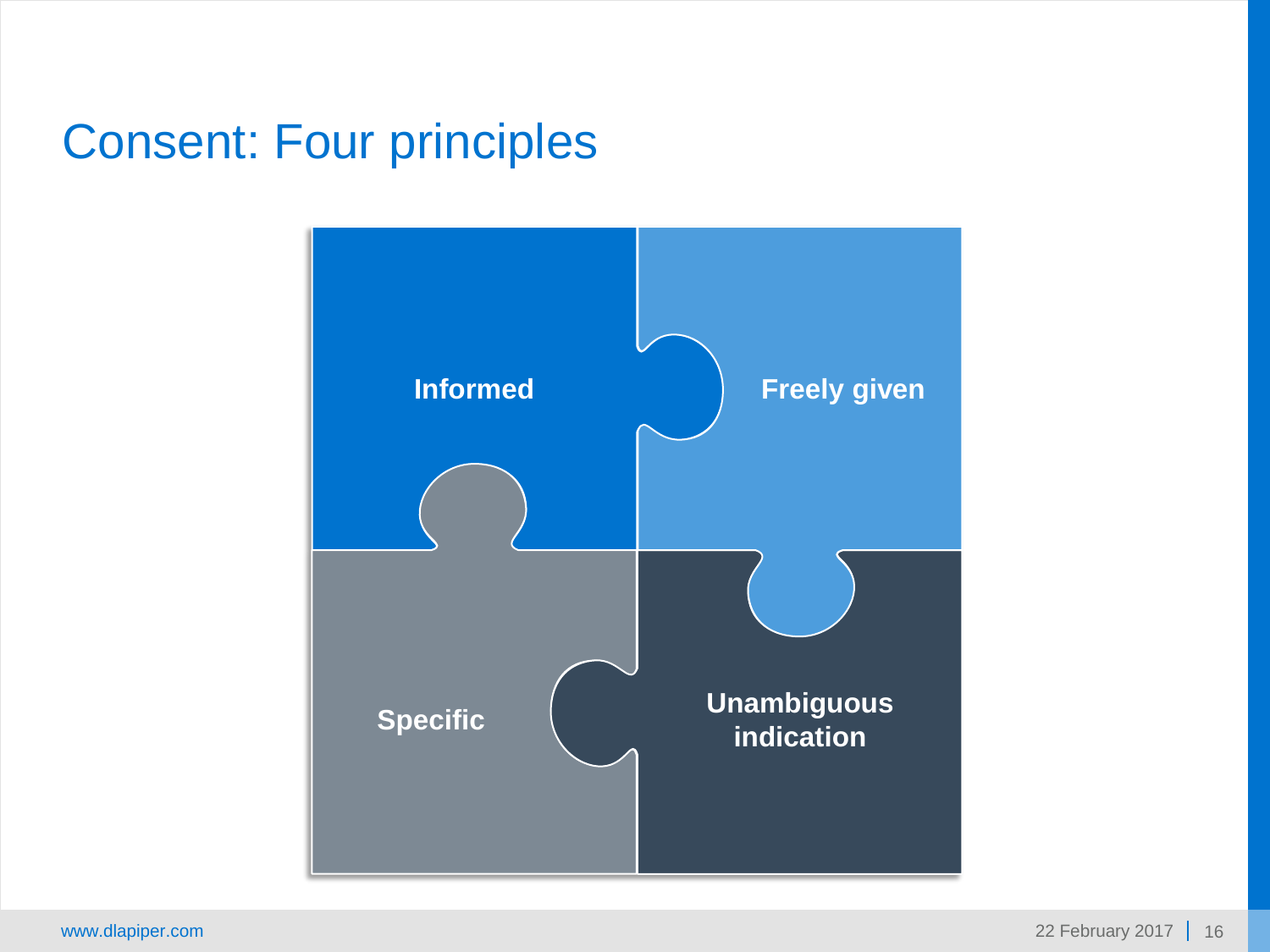

## Are some data more sensitive than others?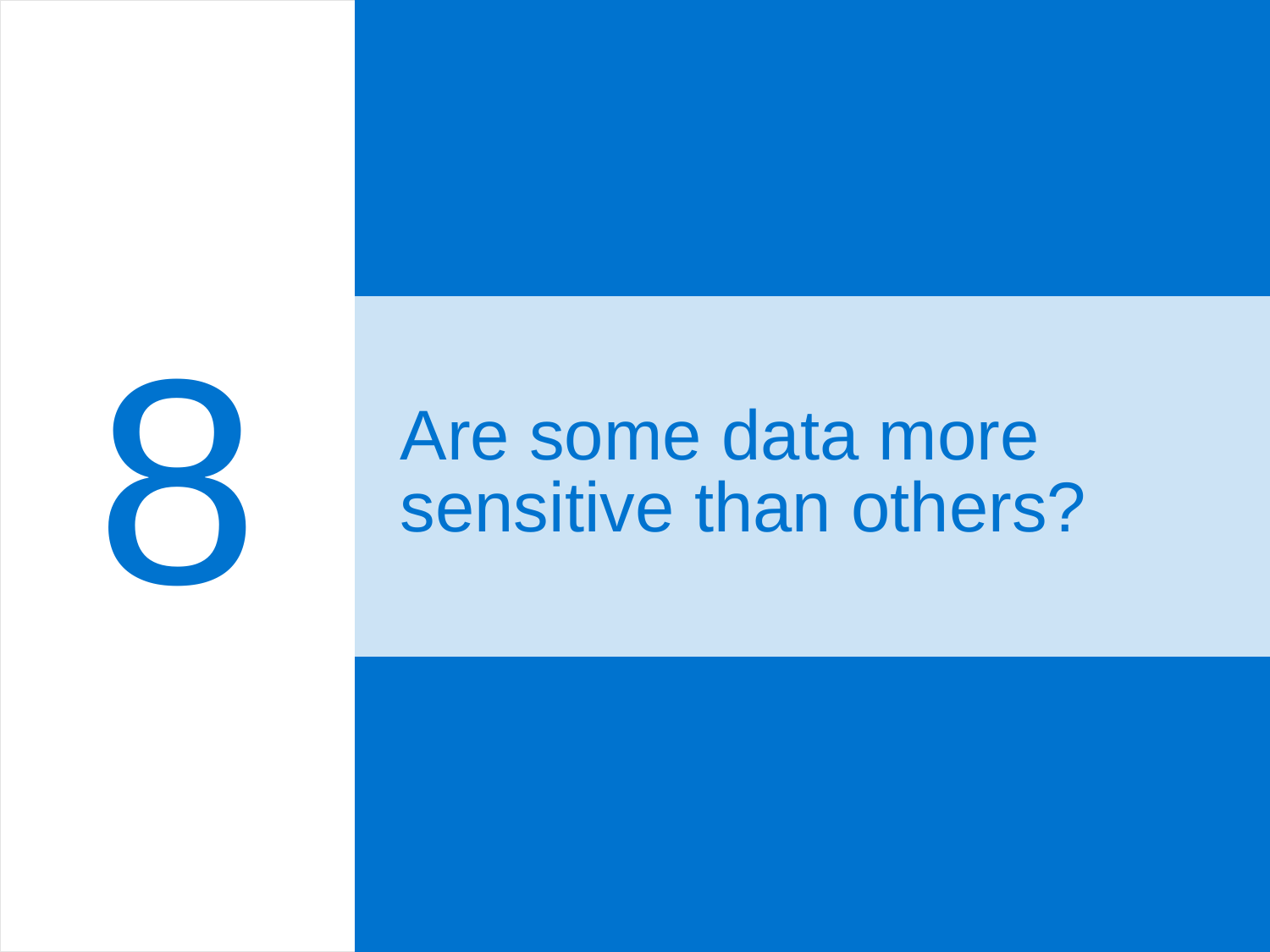#### Are certain data more sensitive than others?

#### "**Special categories of data**"

- data revealing an individual's racial or ethnic origin, religious or philosophical beliefs, political convictions, trade union membership, sexual orientation
- health related data
- **Criminal data**
- **National identification number**
- **prohibited, unless a specific legal basis is in place** 
	- GDPR: Margin of manoeuvre for Member States: additional exemptions may be created

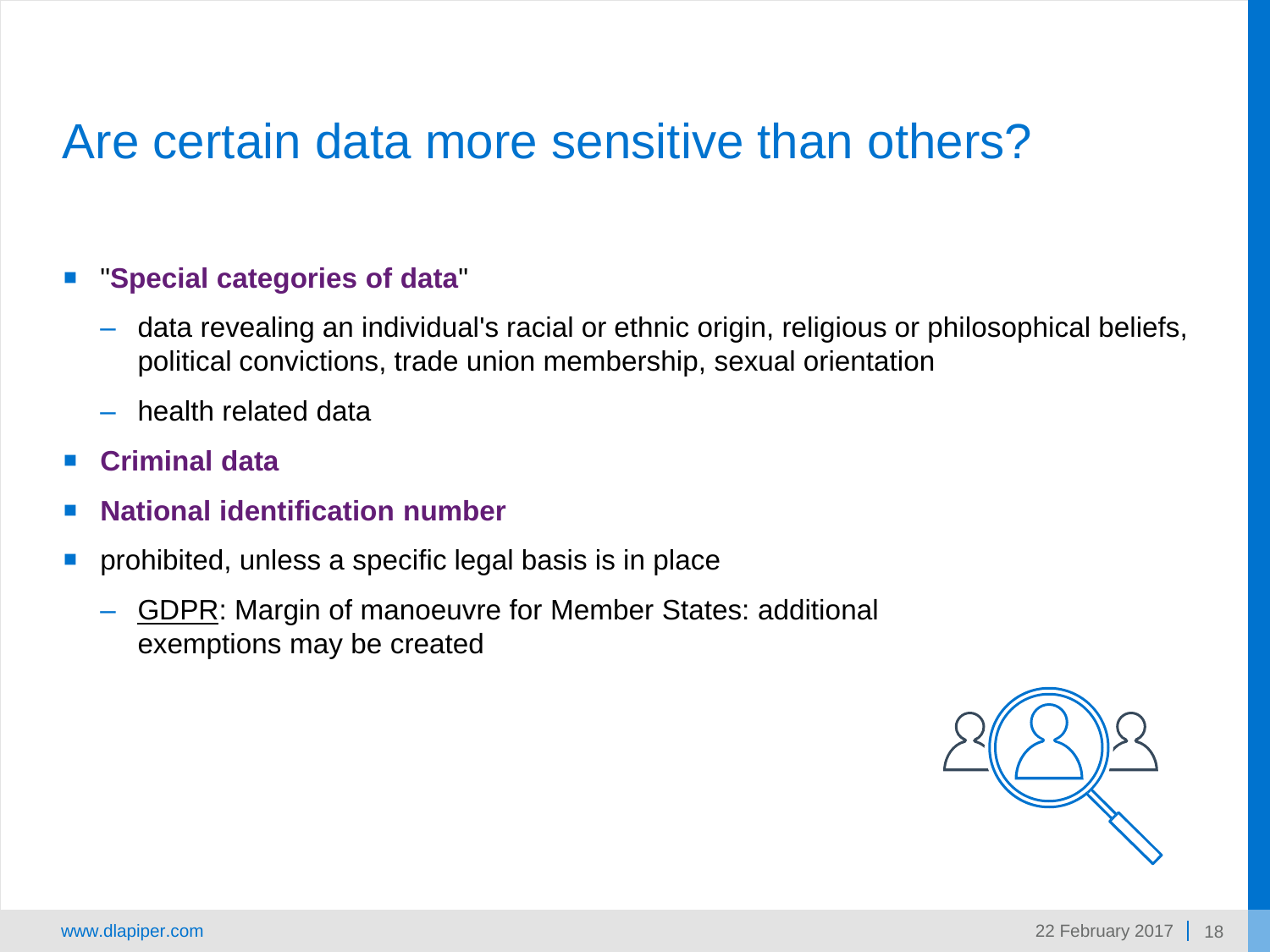

## Can I use the data for whatever purpose?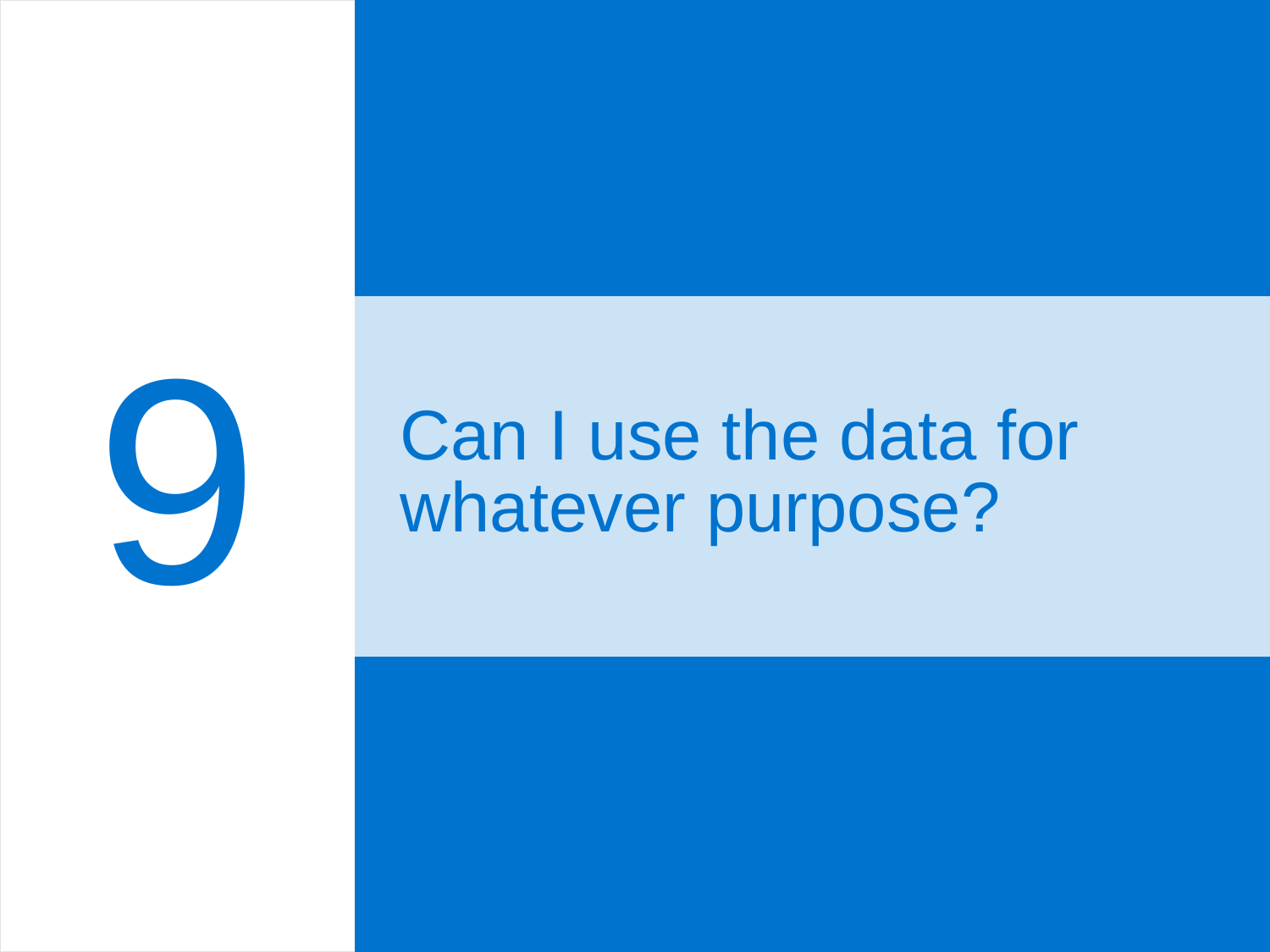

## Do I need to disclose<br>what I will be using the<br>data for? what I will be using the data for?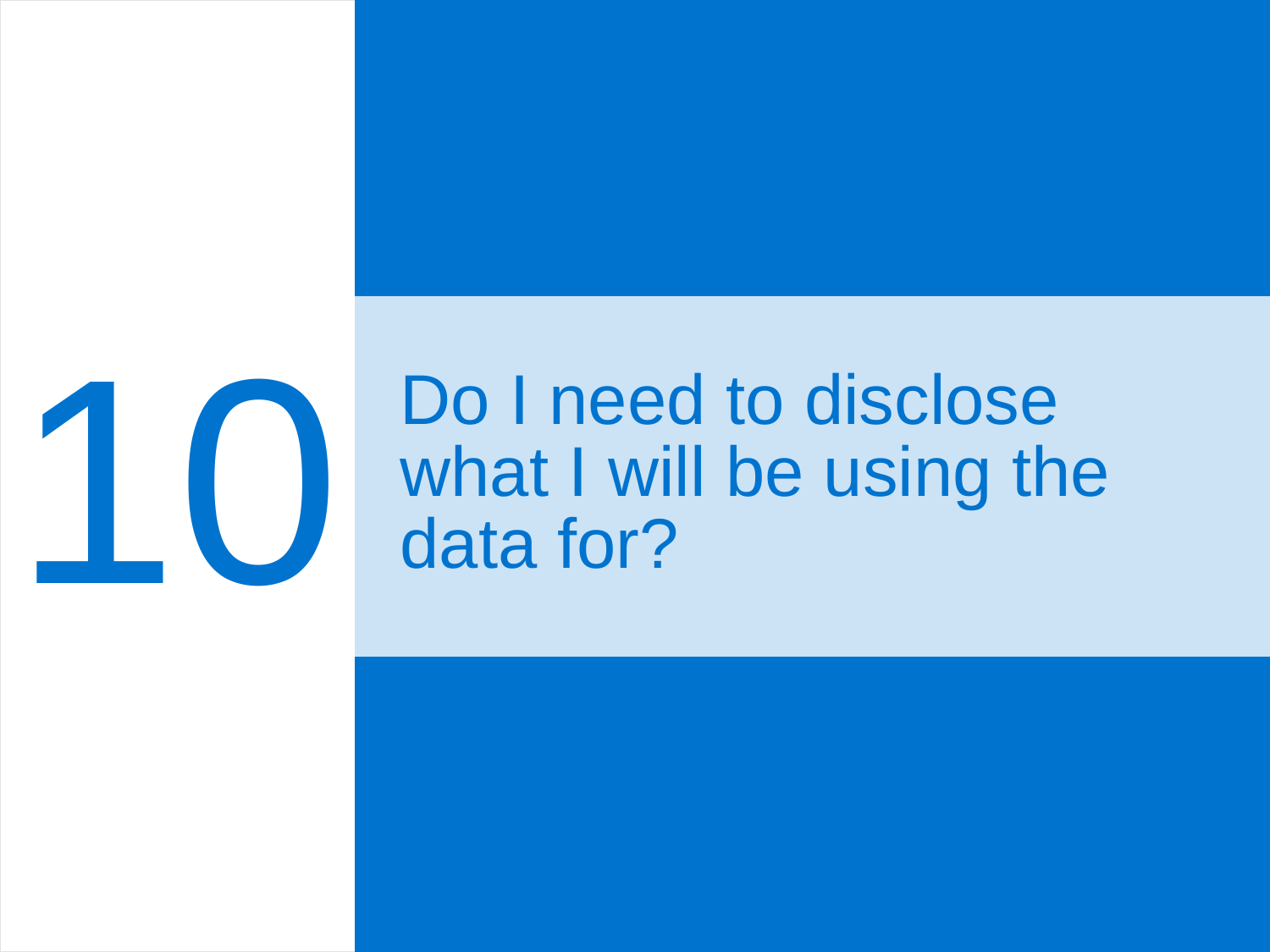

# **11 Can I keep the data as<br>long as I want?** long as I want?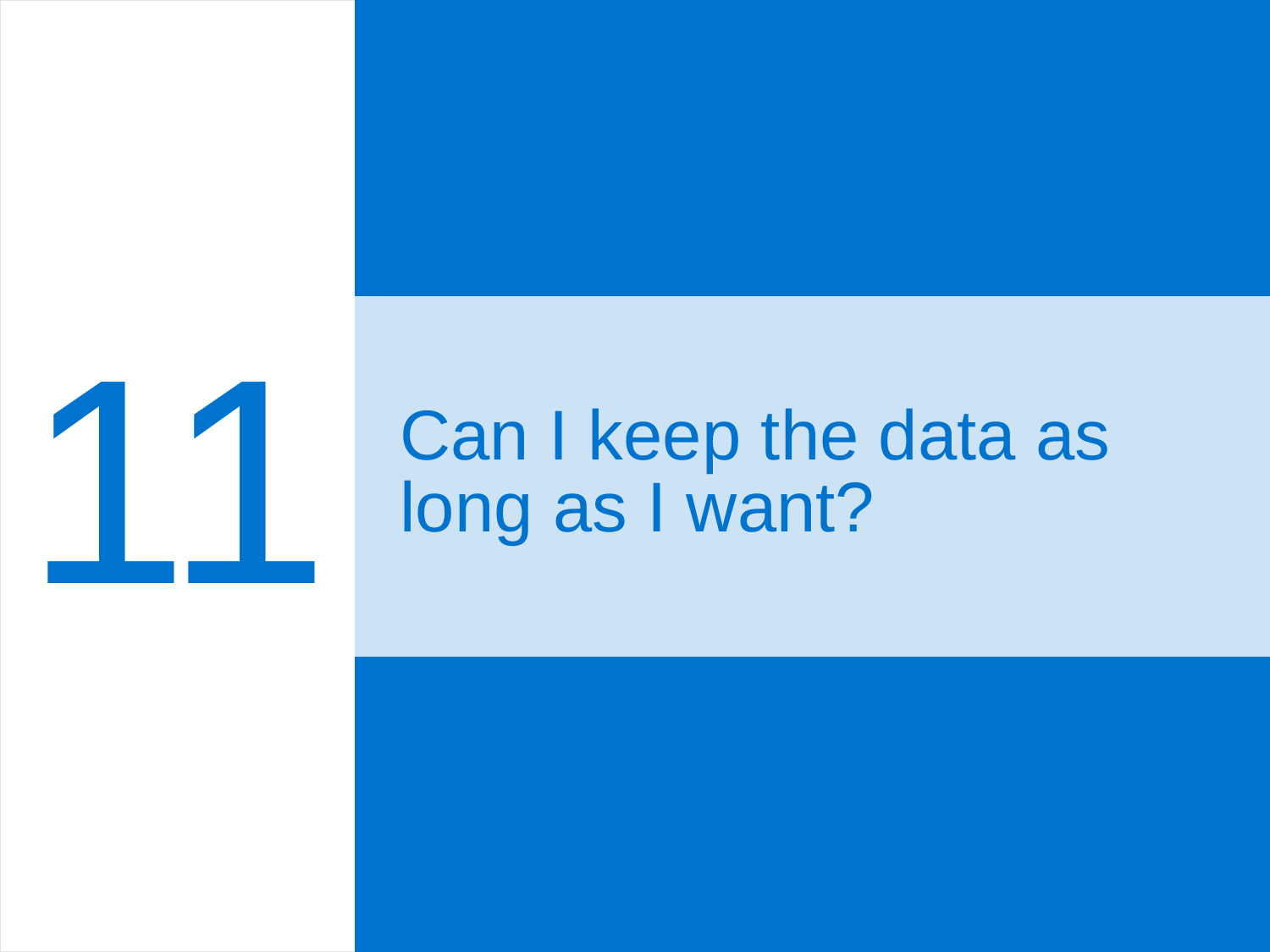

## **12 Can I collect as much<br>data as I want?** data as I want?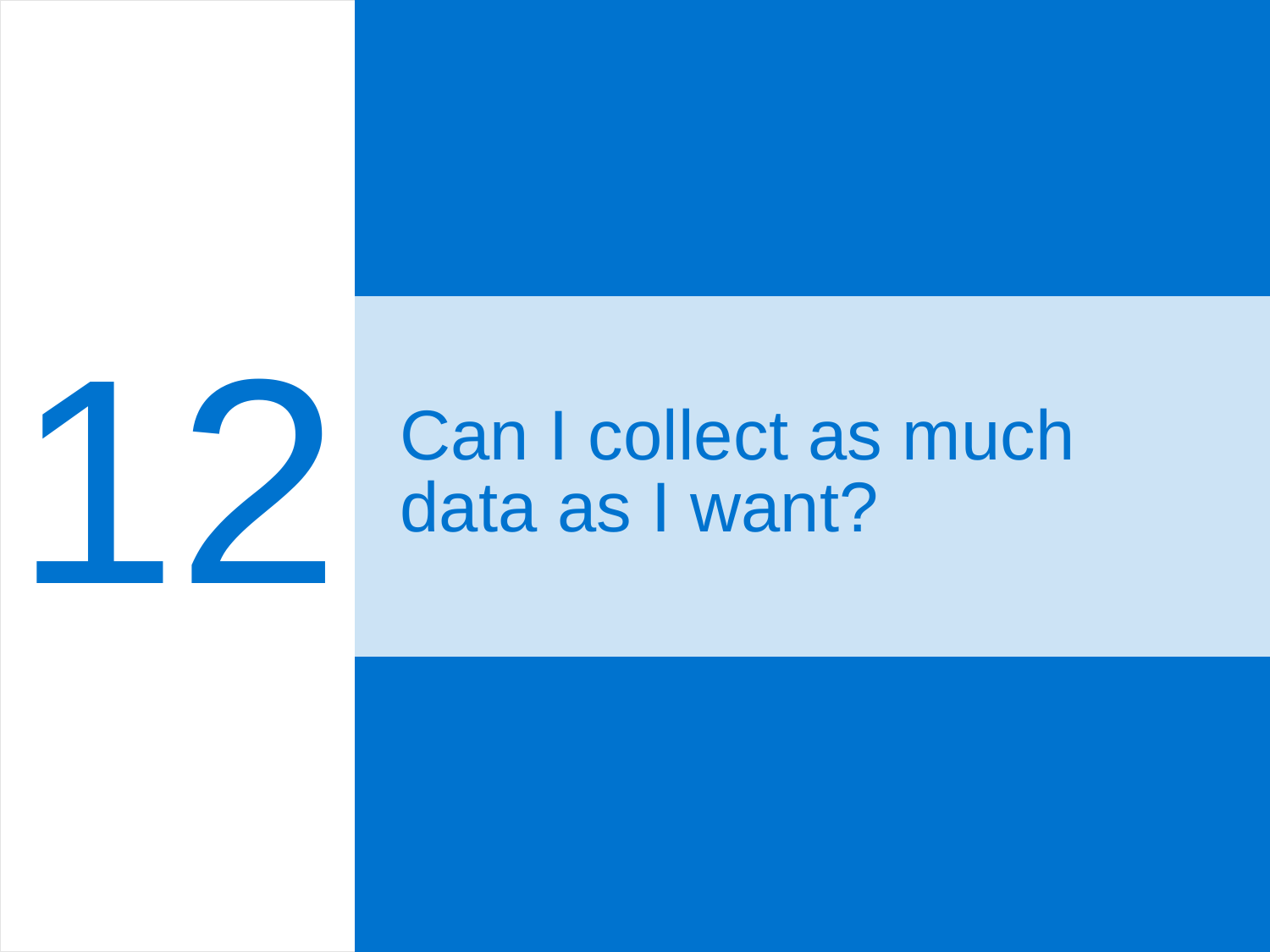

## Do I need to worry about securing the data?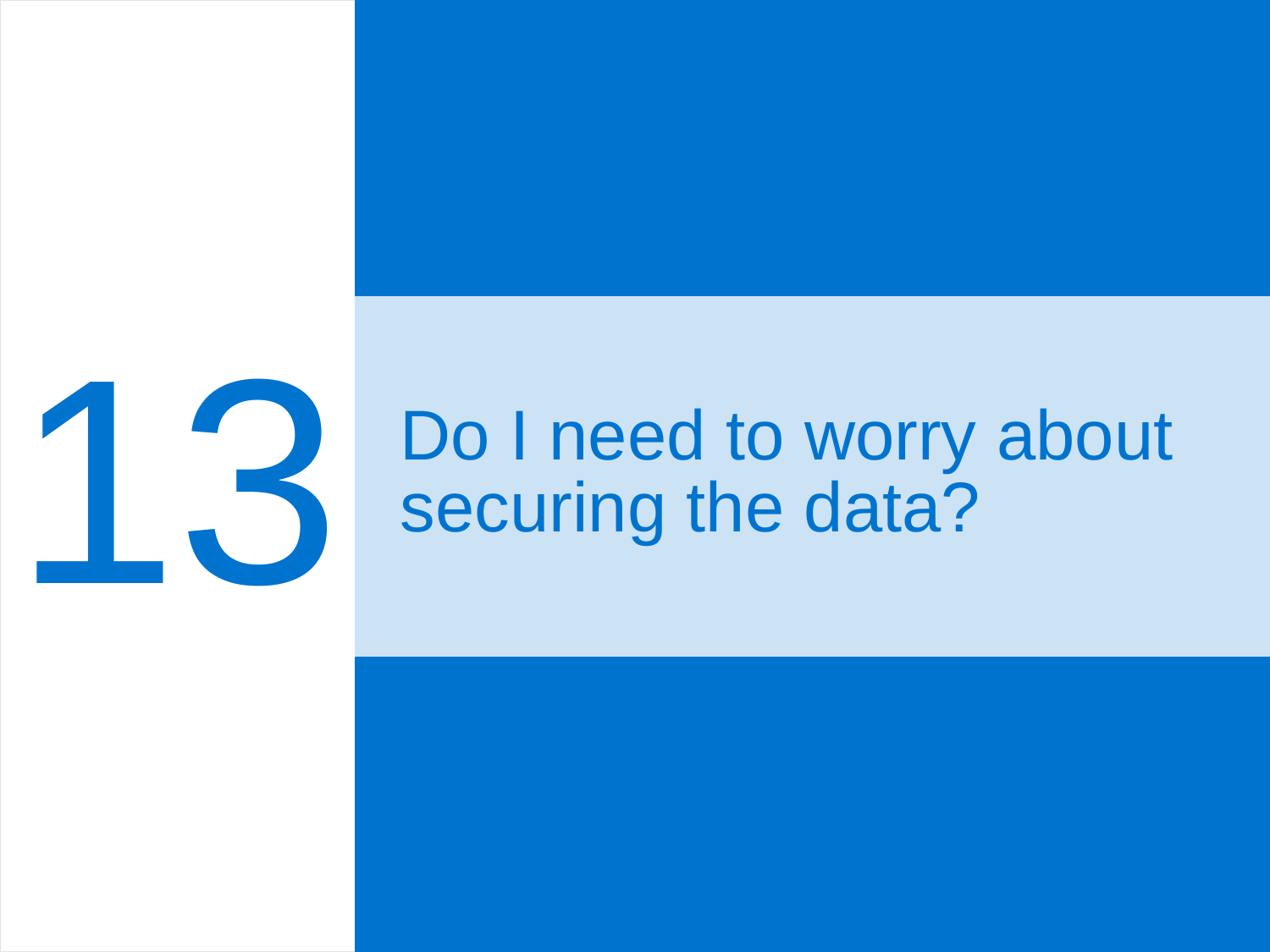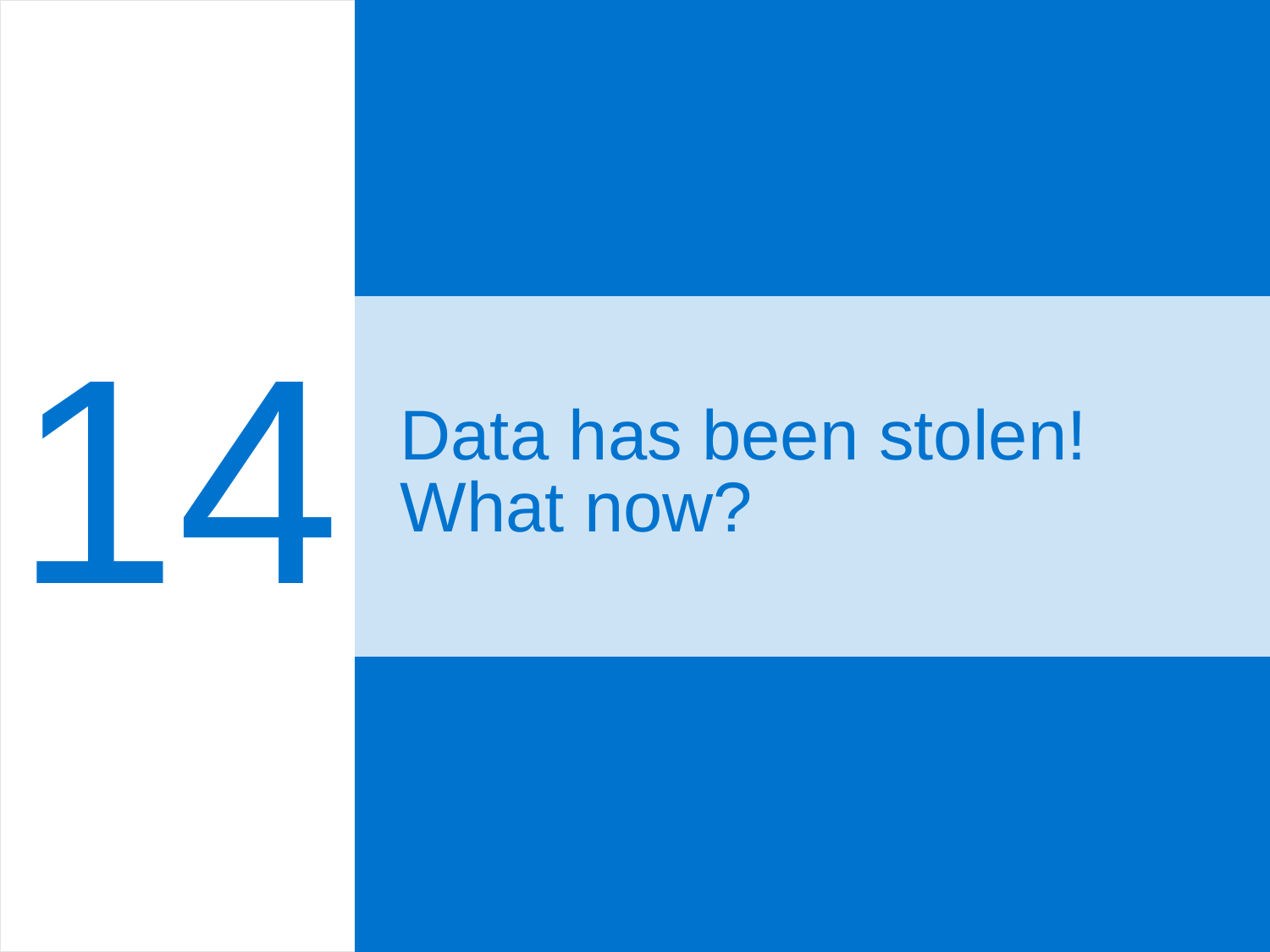

## **15 Can somebody ask to have their data correct** have their data corrected?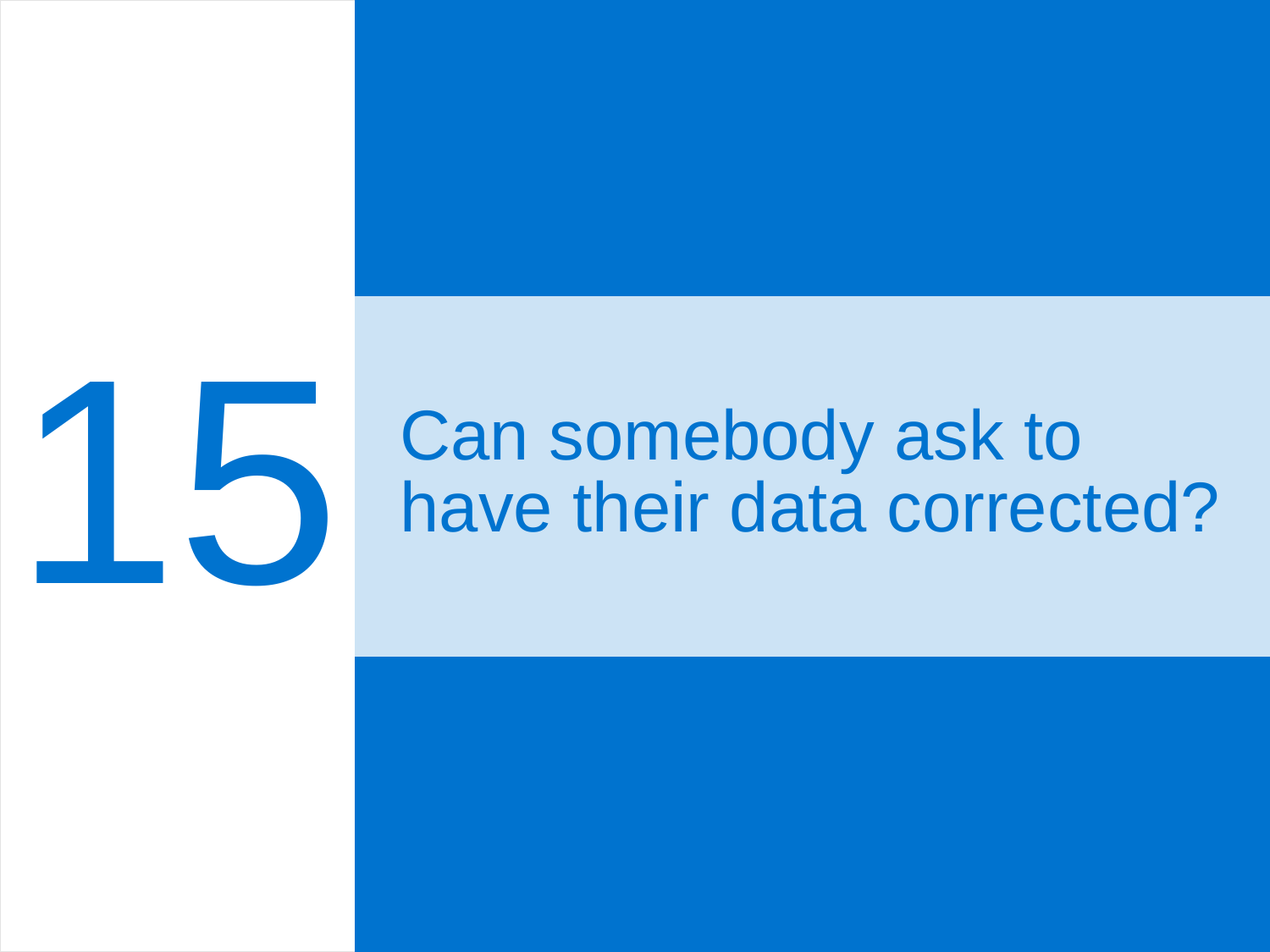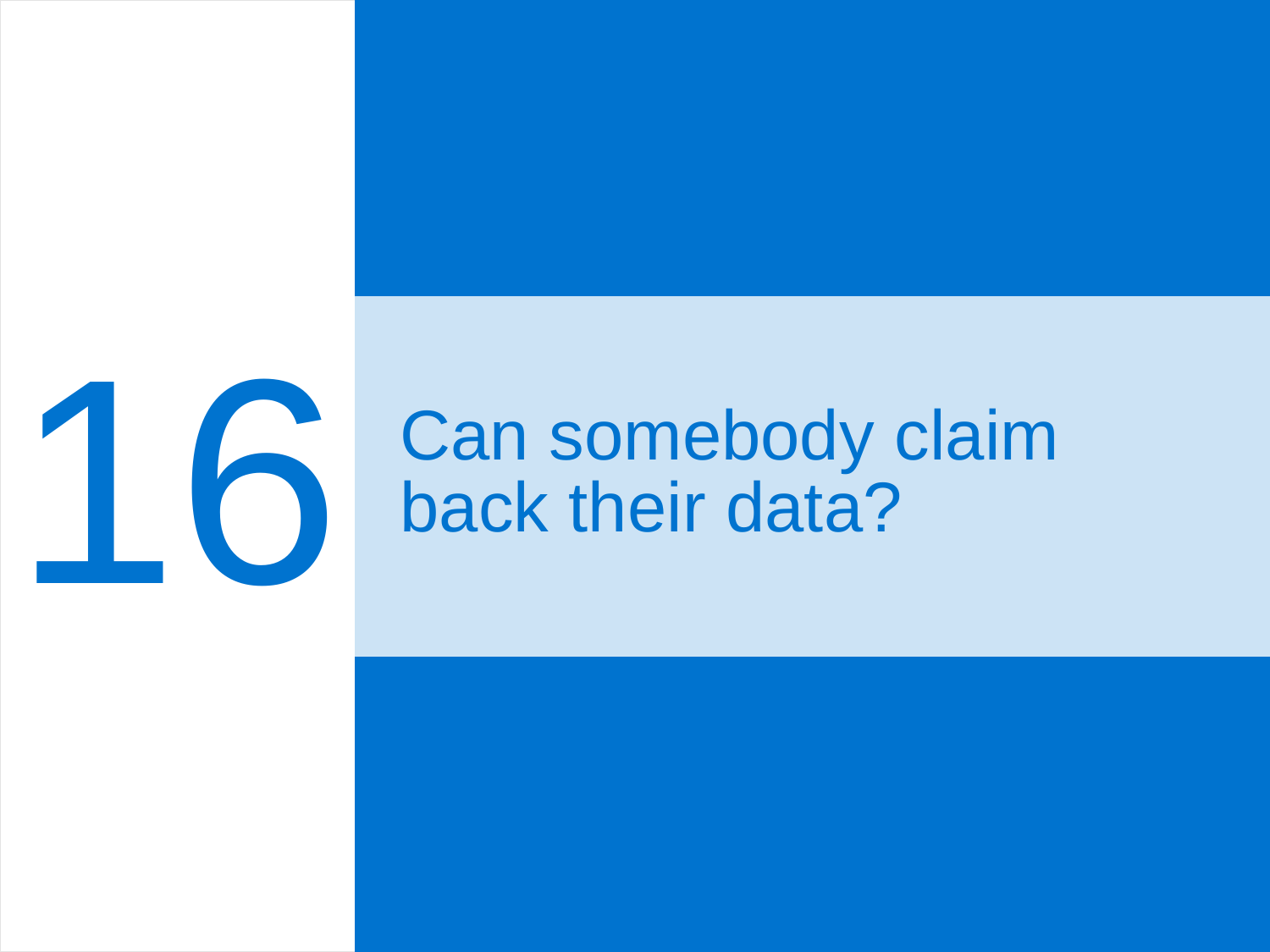

## Should I measure the<br>privacy impact of my<br>projects? privacy impact of my projects?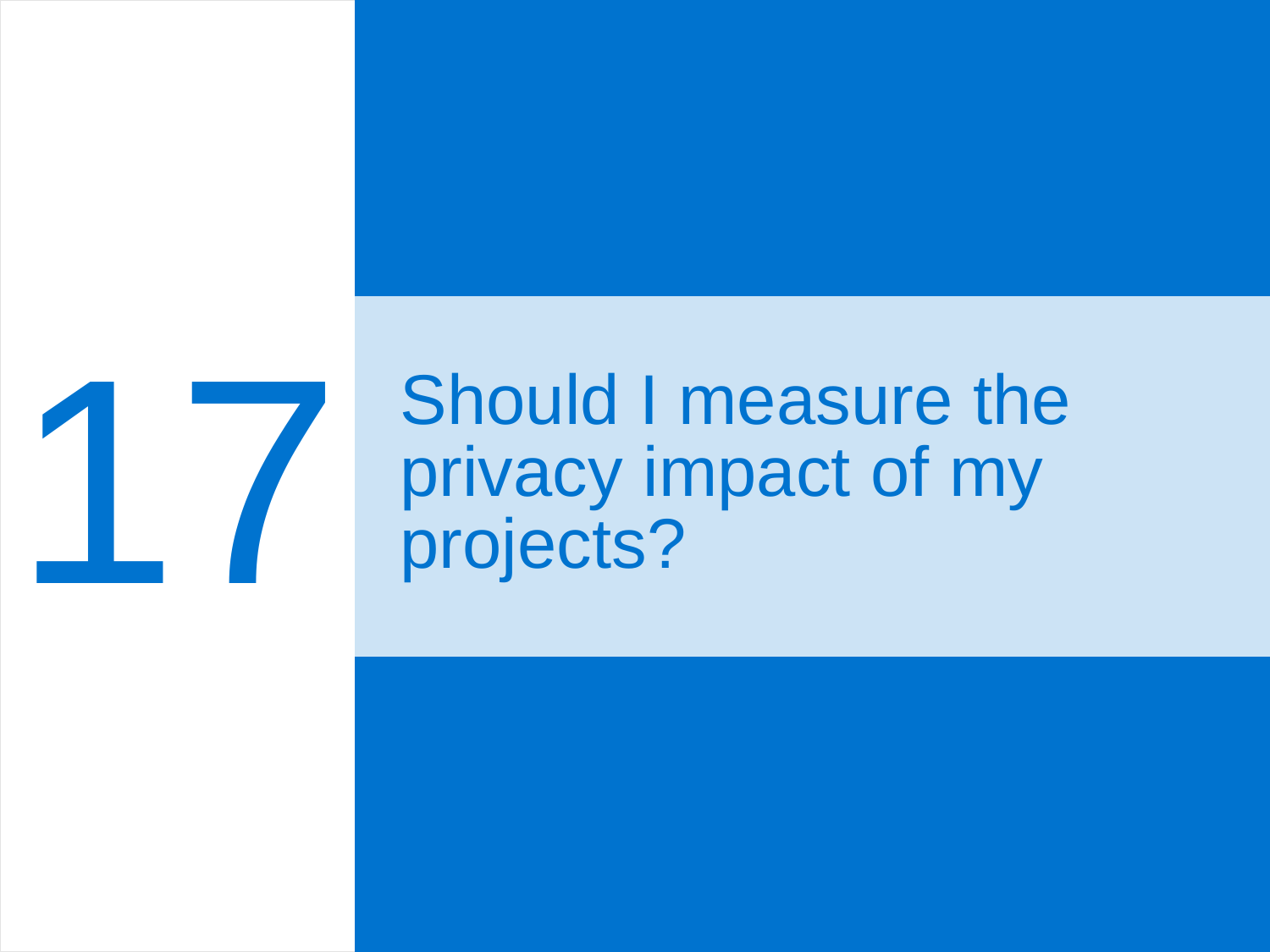

# **18 Do I need to document<br>My compliance efforts?** my compliance efforts?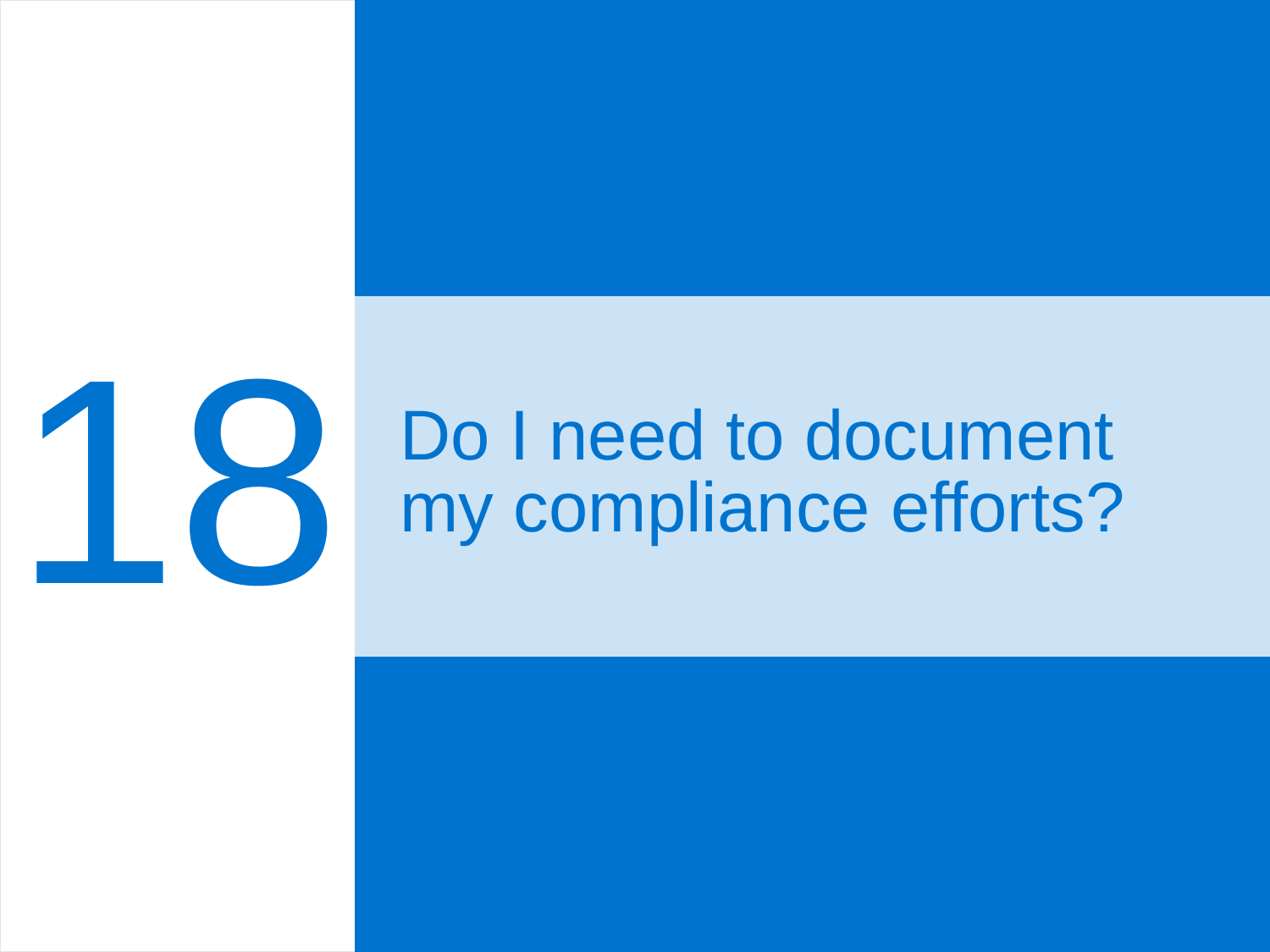

# **19 Can I share data with<br>other parties?** other parties?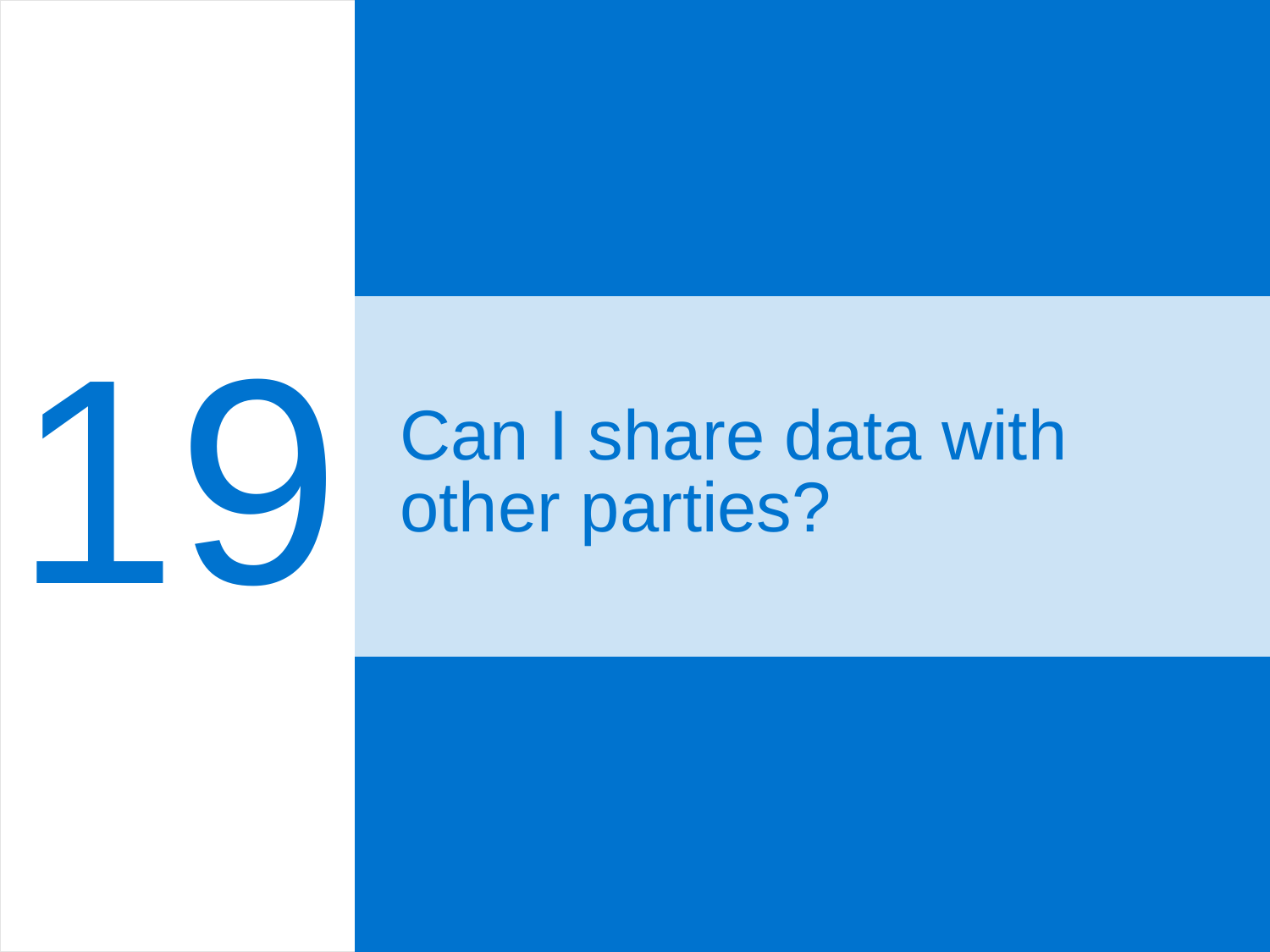

## **20 Can I outsource some of my data processing**<br>activities? my data processing activities?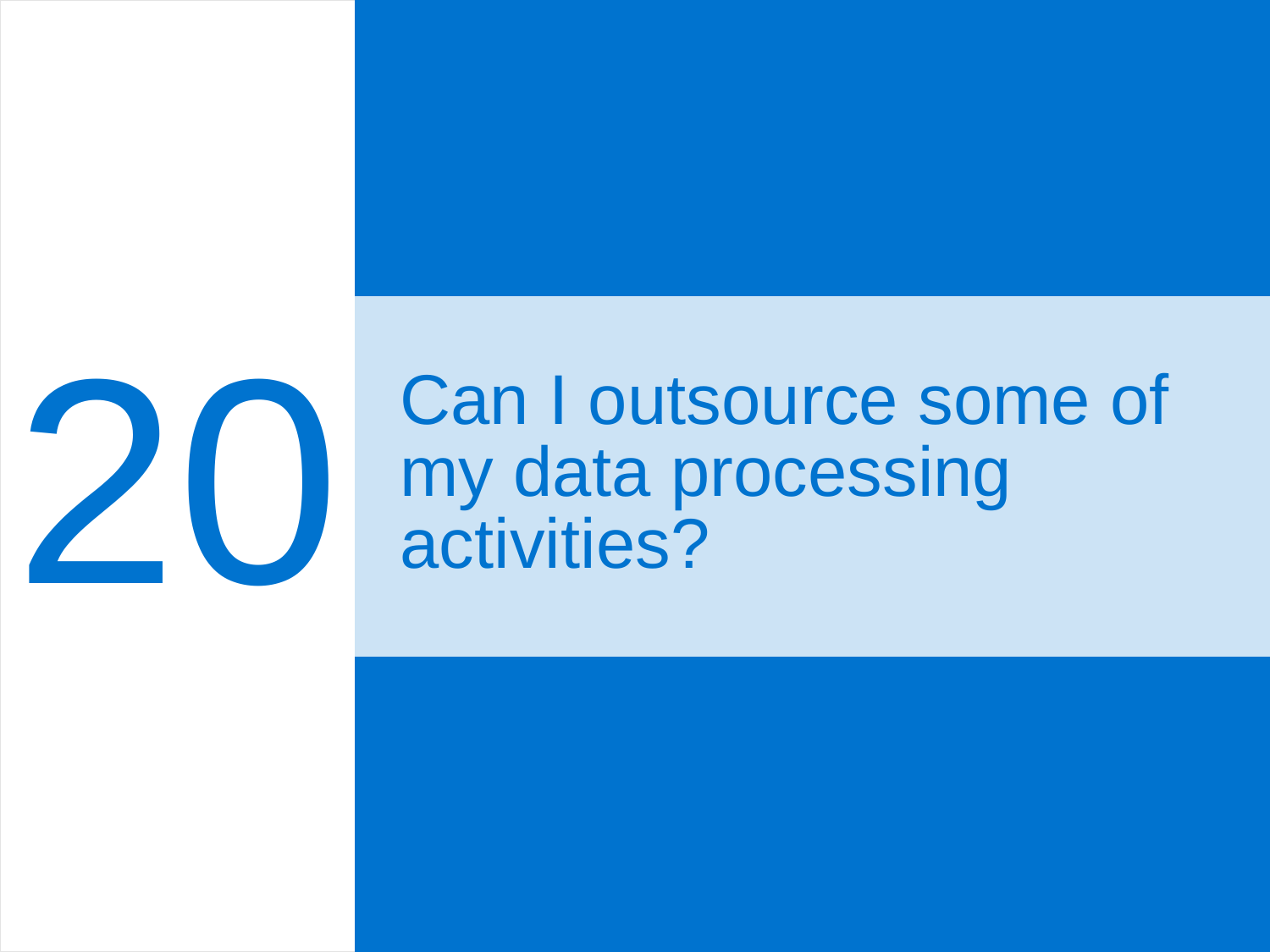

# **22 Can I store the data<br>wherever I want?** wherever I want?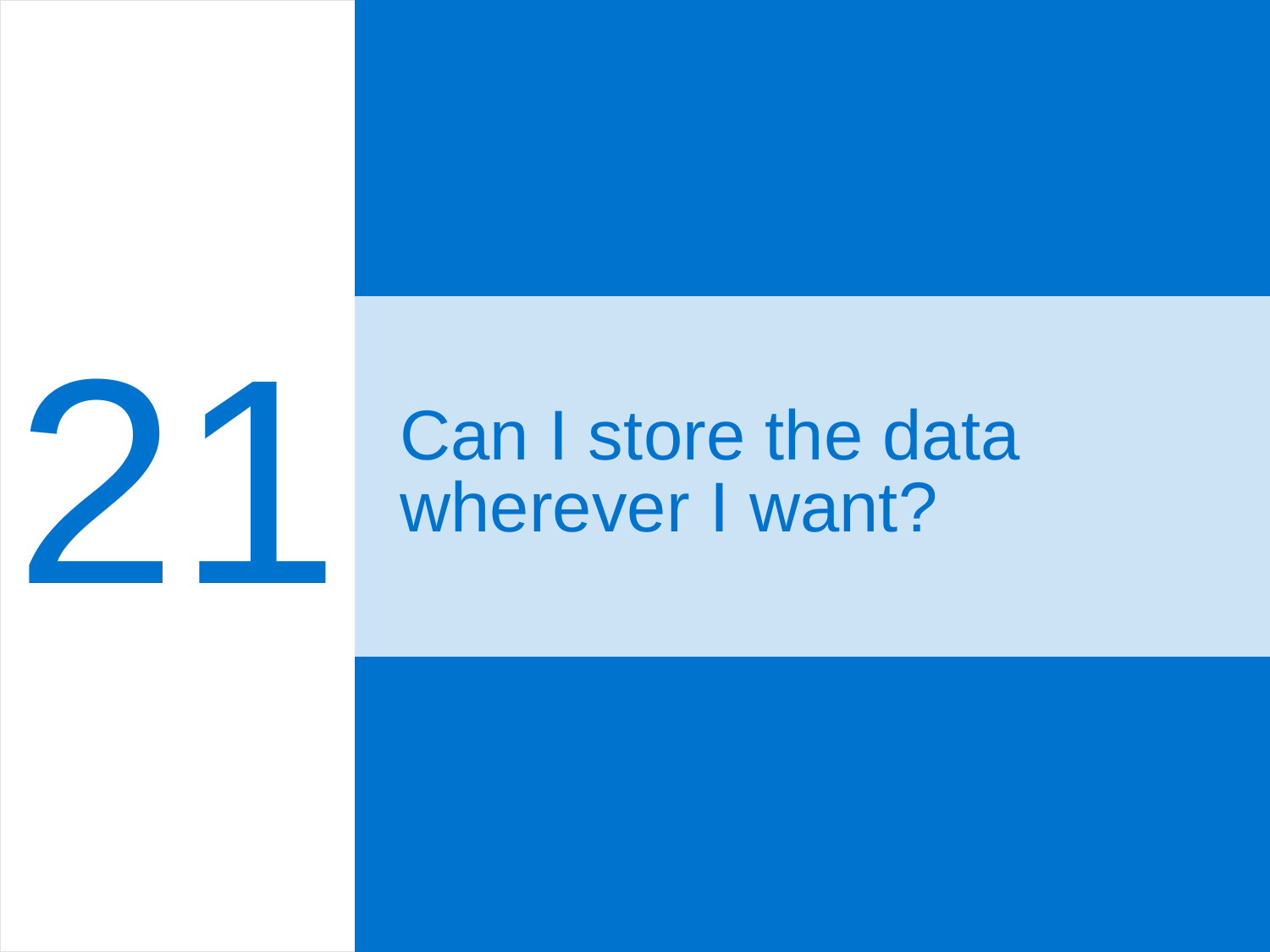

## **22 Can I work together with my industry peers on best** practices? my industry peers on best practices?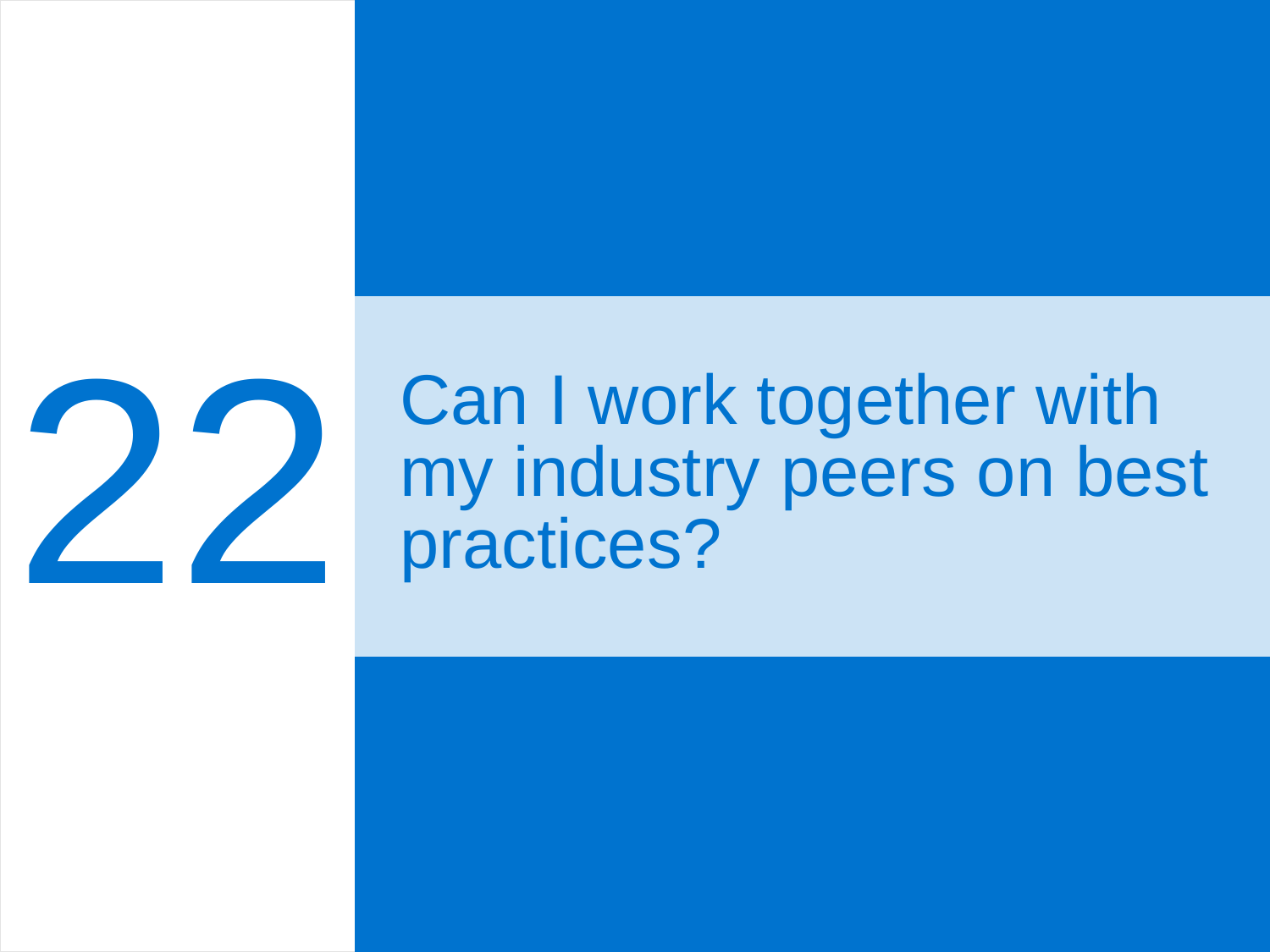

### **CODE OF CONDUCT 2.0**

ww.dlapiper.com 22 February 2017 33 February 2017 33 February 2017 33 February 2017 33 February 2017 33 February 2017 33 February 2017 33 February 2017 33 February 2017 33 February 2017 33 February 2017 33 February 2017 33

Ready for the GDPR

**22 February 2017**

24%

 $65\%$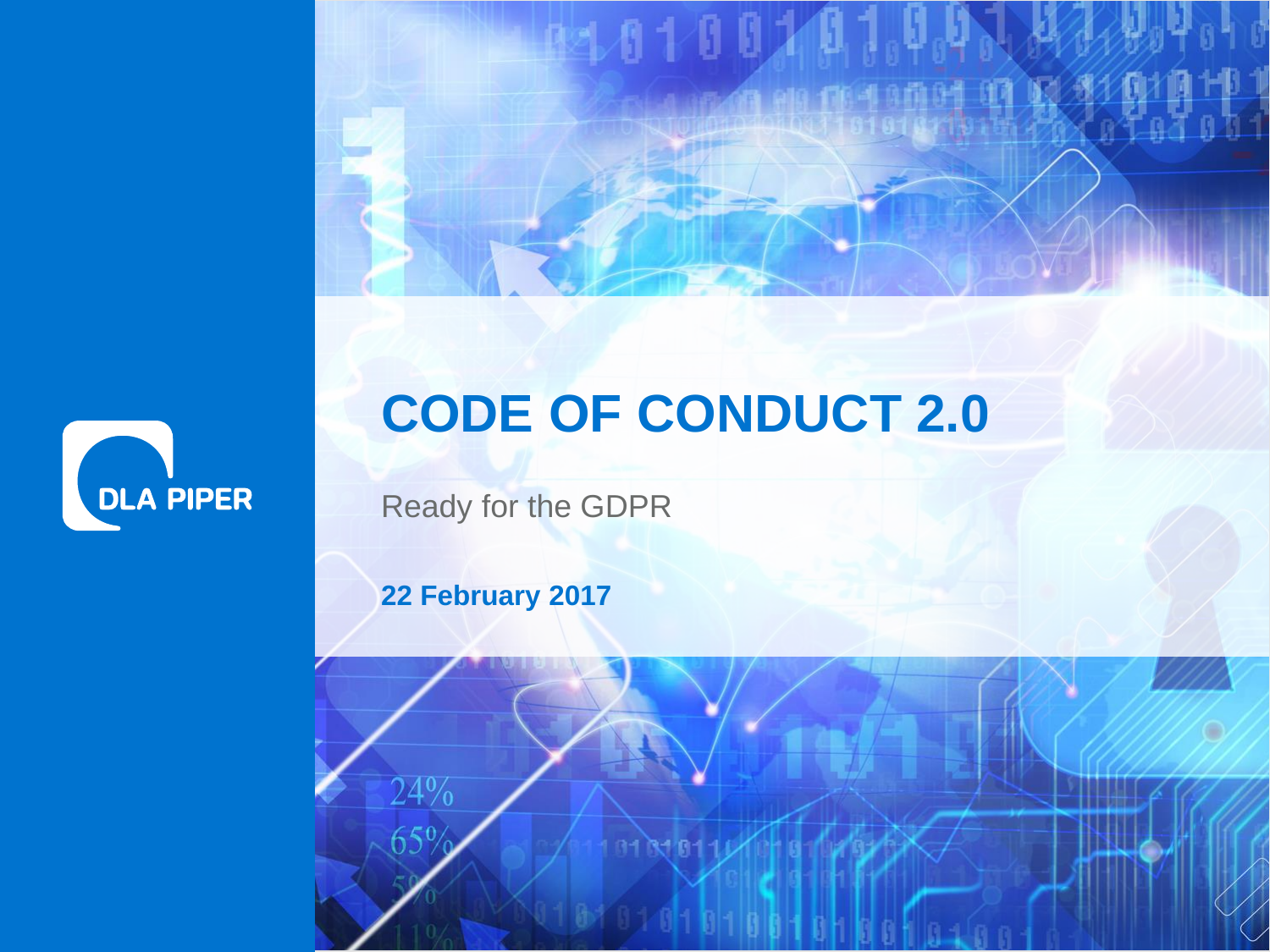

## Why do we need a GDPR version of the Code of **Conduct**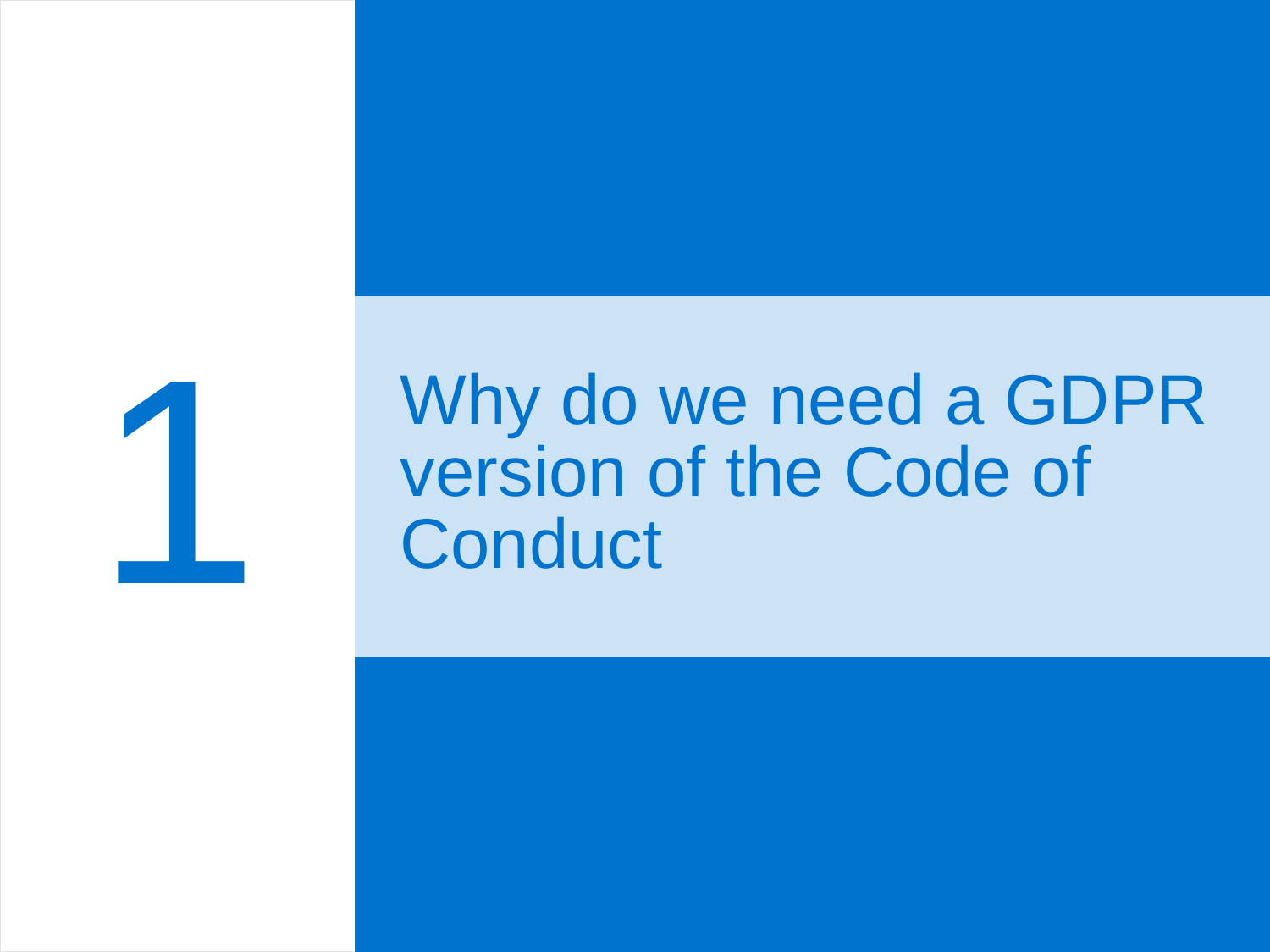#### Why do we need a GDPR version of the Code of Conduct?

- New rules  $=$  New tools !
- $\blacksquare$  Three main reasons
- 1. To comply with new legal requirements
- 2. To facilitate cross-border transfers of Attributes
- 3. To enhace transparency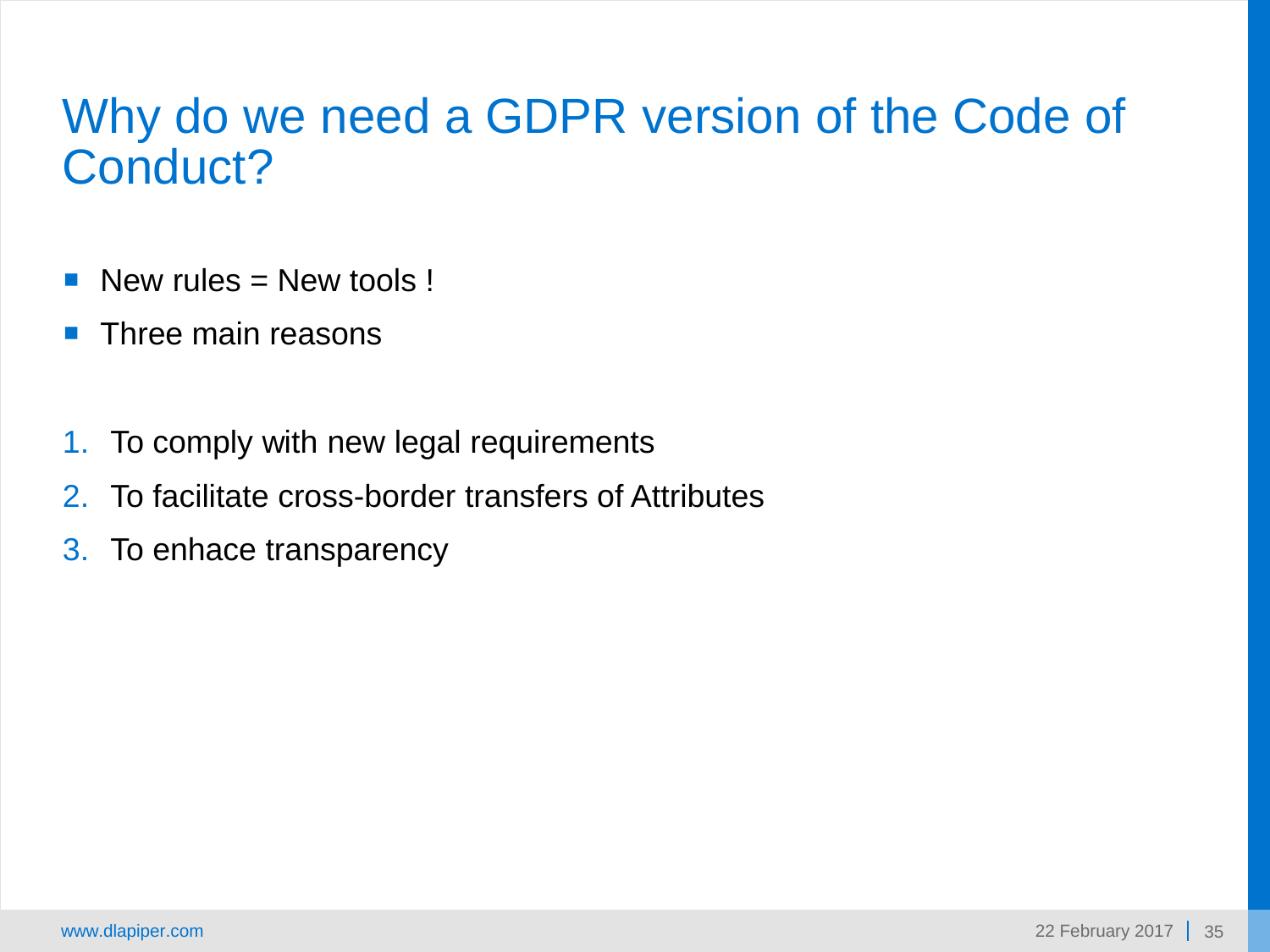

## Which are the main changes?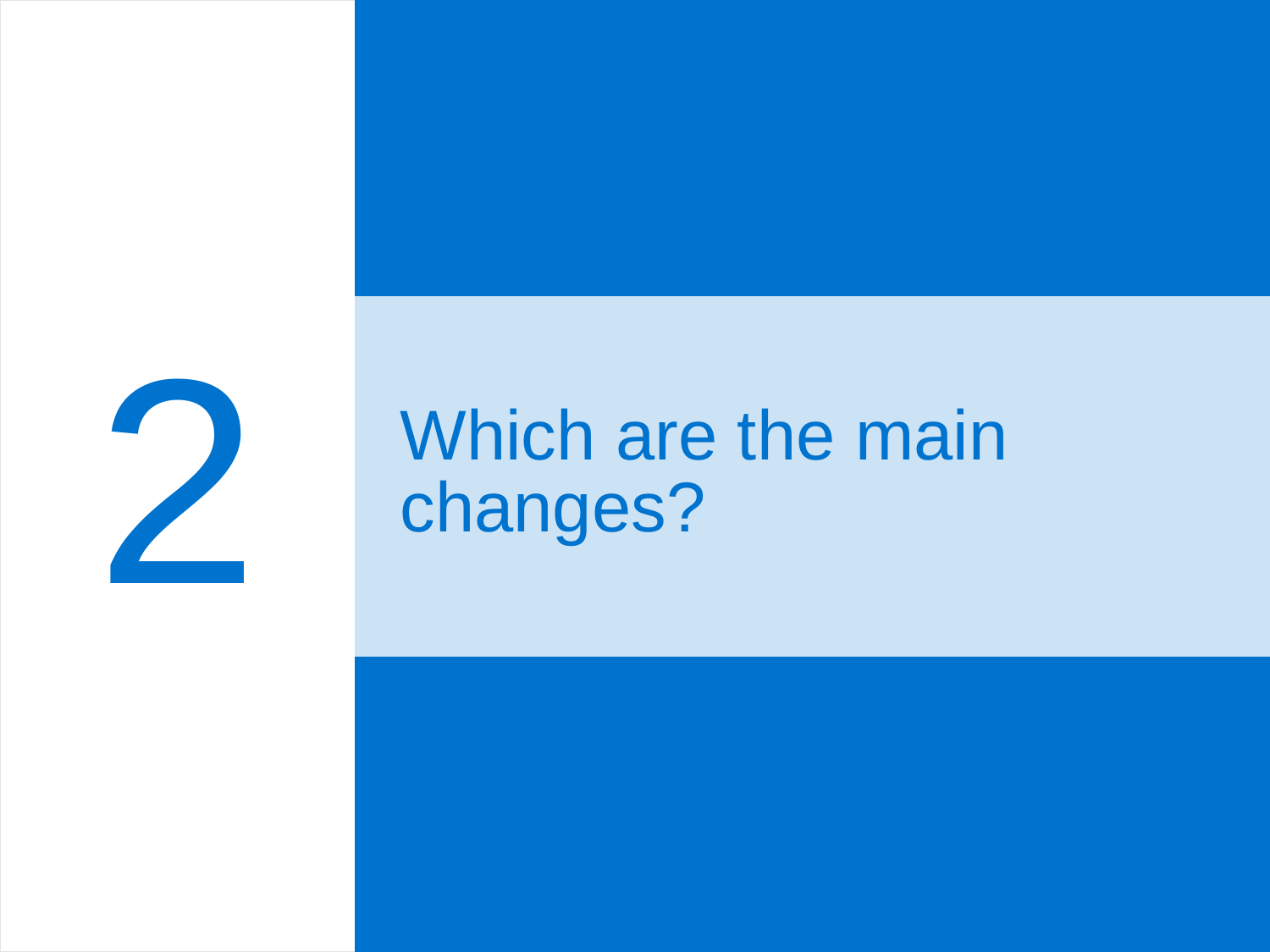

### What about transferring attributes to other countries?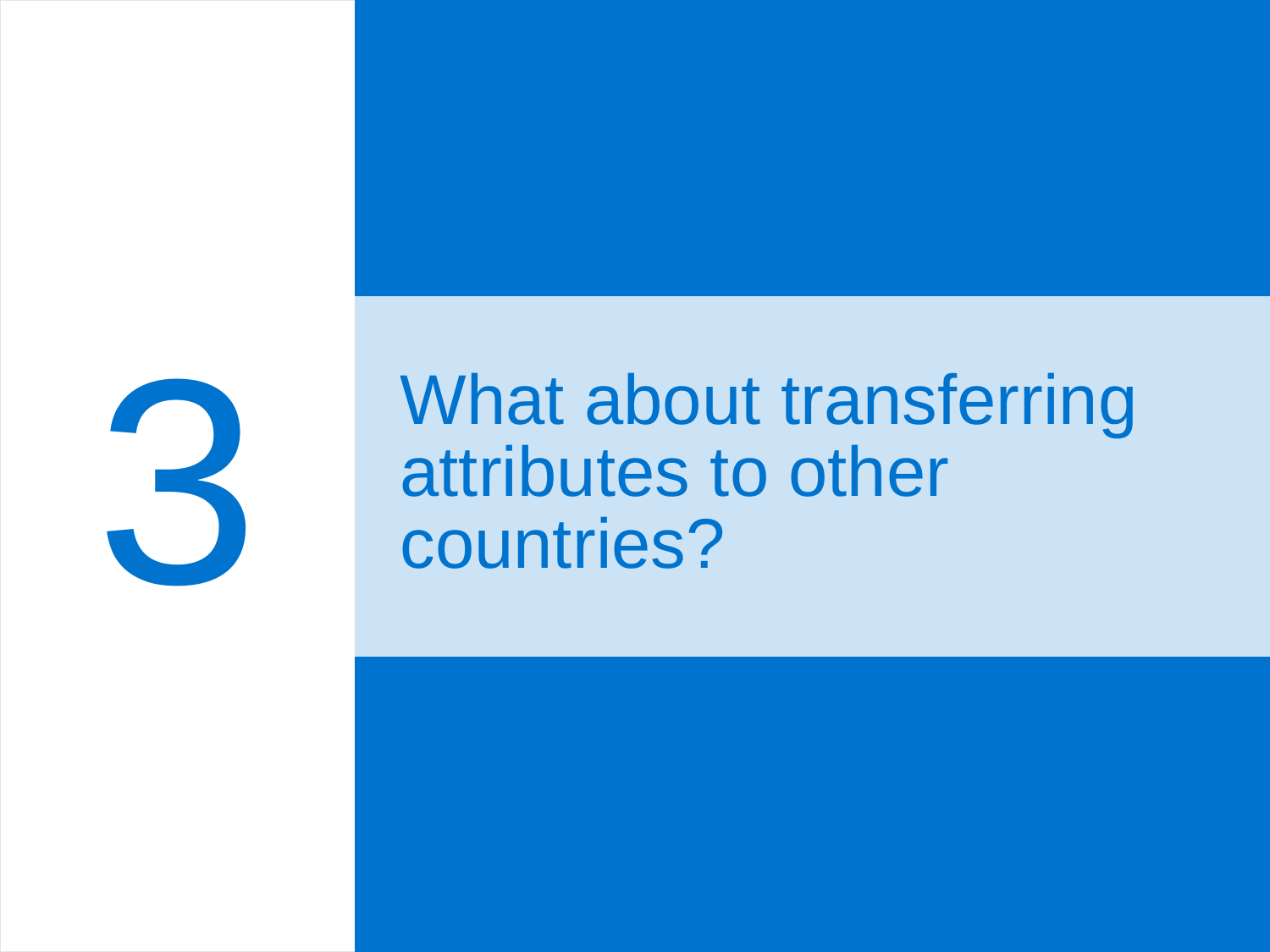

The principles of the processing of the Attributes in the GDPR version of the Code of **Conduct**